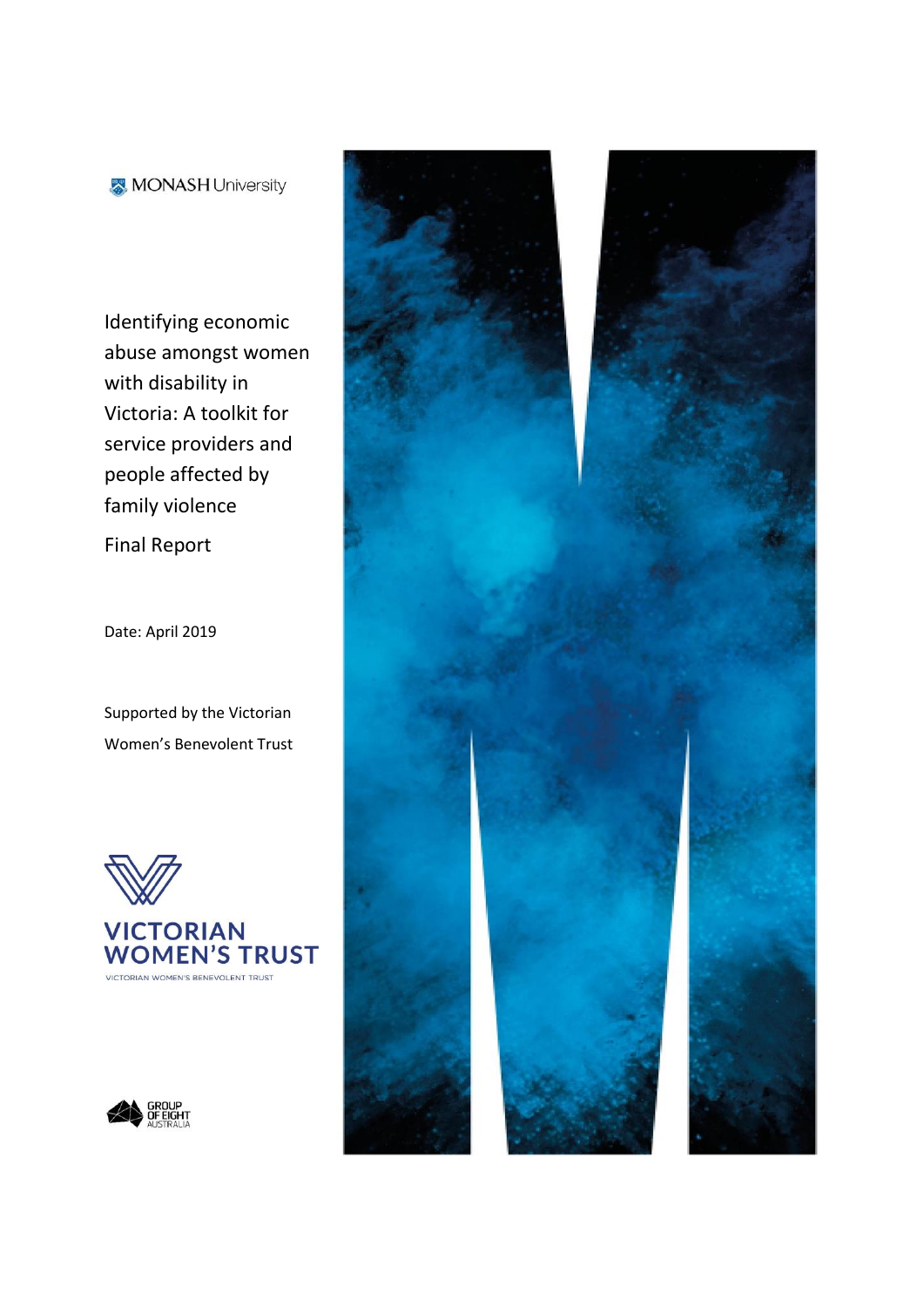

Identifying economic abuse amongst women with disability in Victoria: A toolkit for service providers and people affected by family violence

Final Report

The Monash Gender and Family Violence Prevention Centre in partnership with Tricia Malowney OAM. Supported by the Victorian Women's Benevolent Trust.

April, 2019

Dr Jasmine McGowan Professor JaneMaree Maher Tricia Malowney OAM Kate Thomas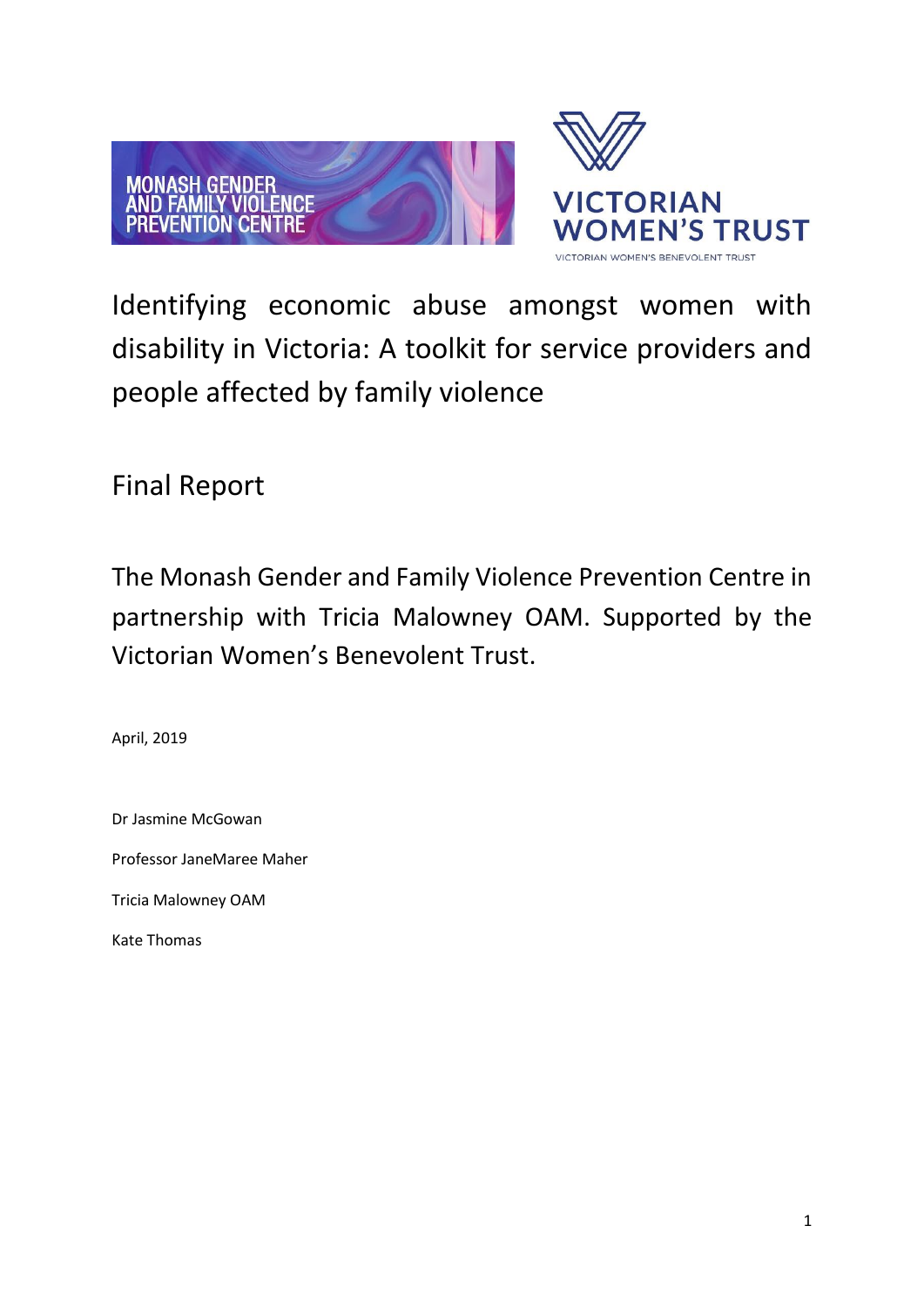### **Contact Details**

Dr Jasmine McGowan Centre Manager Monash Gender and Family Violence Prevention Centre W413 Menzies Building, 20 Chancellors Walk, Clayton Campus Phone: (03) 9905 9434 Email: [jasmine.mcgowan@monash.edu](mailto:jasmine.mcgowan@monash.edu)

### **Acknowledgments**

The research team would like to thank the women who participated in the focus groups and final consultation as well as those who shared their stories with us for the original ANROWS-funded research upon which this project is based. We would also like to extend our thanks to the numerous stakeholders and experts who contributed so generously during the focus groups and afterwards.

We thank the [Victorian Women's Benevolent Trust](https://www.vwt.org.au/) for funding this project as part of their small grants program in 2018-2019. We would also like to acknowledge the ANROWS funding for *[Women Disability](https://www.anrows.org.au/women-disability-and-violence-barriers-to-accessing-justice/)  [and Violence: Creating Access to Justice](https://www.anrows.org.au/women-disability-and-violence-barriers-to-accessing-justice/)* that began this work and we would like to thank members of the research team with whom we worked on this project, Dr Claire Spivakovsky and Professor Jude McCulloch from Monash University, Kara Beavis from Queensland University of Technology, and Dr Jessica Cadwallader, Meredith Lea and Therese Sands from People with Disability Australia.

#### **Suggested Citation**

McGowan, J., Maher, J.M., Malowney, T., & Thomas, K. (2019). Identifying economic abuse amongst women with disability in Victoria: A toolkit for service providers and people affected by family violence: Final Report. Melbourne: Monash Gender and Family Violence Prevention Centre.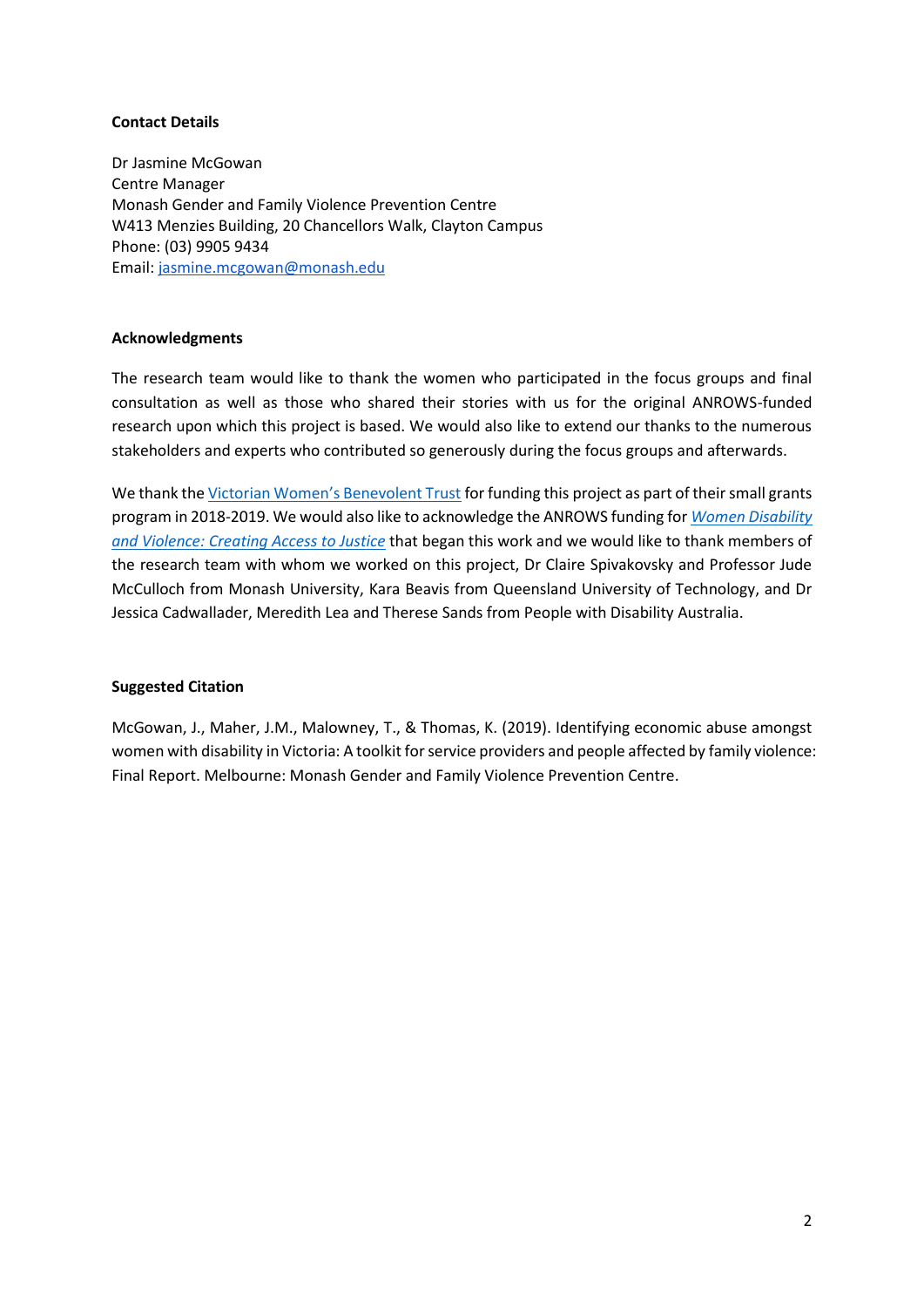# **Table of Contents**

| 2. |        |  |
|----|--------|--|
| 3. |        |  |
|    | 3.1.   |  |
|    | 3.2.   |  |
|    | 3.2.1. |  |
|    | 3.2.2. |  |
| 4. |        |  |
|    | 4.1.   |  |
|    | 4.2.   |  |
| 5. |        |  |
| 6. |        |  |
|    | 6.1.   |  |
|    | 6.2.   |  |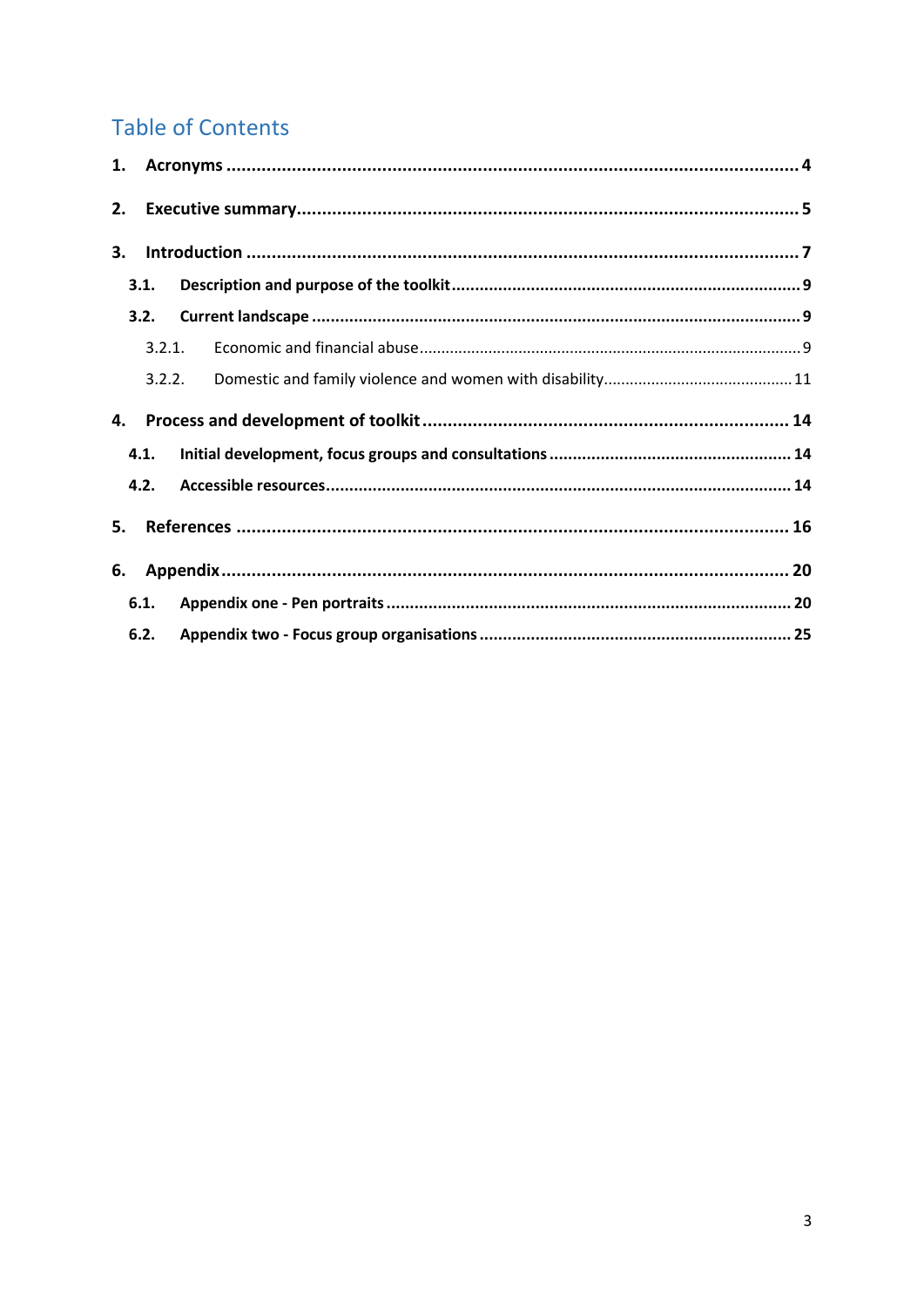# <span id="page-4-0"></span>1. Acronyms

| <b>ANROWS</b> | Australia's National Research Organisation for Women's Safety        |
|---------------|----------------------------------------------------------------------|
| <b>DFV</b>    | Domestic and family violence                                         |
| <b>MGFVPC</b> | Monash Gender and Family Violence Prevention Centre                  |
| <b>NRAP</b>   | National Risk Assessment Principles for domestic and family violence |
| <b>RCFV</b>   | Royal Commission into Family Violence                                |
| VWT           | Victorian Women's Benevolent Trust                                   |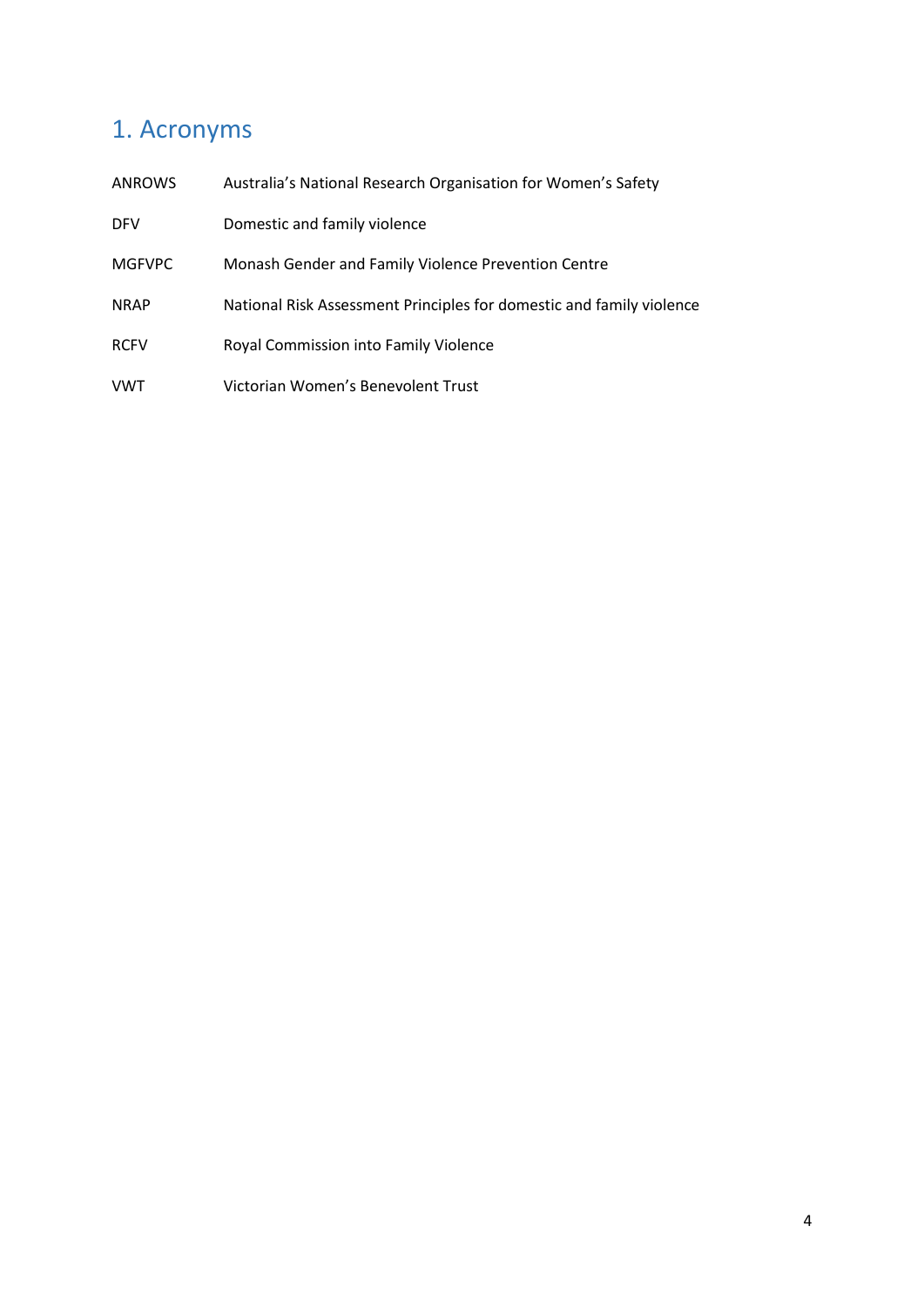## <span id="page-5-0"></span>2. Executive summary

This project, *[Identifying economic abuse amongst women with disability in Victoria: A toolkit for](https://arts.monash.edu/gender-and-family-violence/research-projects/identifying-economic-abuse-amongst-women-with-disability-in-victoria)  [service providers and people experiencing family violence](https://arts.monash.edu/gender-and-family-violence/research-projects/identifying-economic-abuse-amongst-women-with-disability-in-victoria)* draws on data collected for the Australia's National Research Organisation for Women's Safety funded project *[Women, disability and violence:](https://www.anrows.org.au/project/women-disability-and-violence-creating-access-to-justice/)  [Barriers to accessing justice](https://www.anrows.org.au/project/women-disability-and-violence-creating-access-to-justice/)* (Maher et al., 2018). In that project researchers heard from 36 women in Victoria and New South Wales about their experiences seeking justice and safety in the context of family violence. Many of these women spoke specifically about economically coercive behaviours and the impact of this on their ability to secure safety. Researchers found a lack of awareness of the types of family violence perpetrated against women with disability and critically, a lack of accessible resources to assist in the identification of and support of women with disability to move away from such violence. In their final report researchers wrote that the 'limited availability of resources for disability advocacy' is a significant issue as these are 'often a critical avenue for the disclosure of violence by people with disability' (Maher et al., 2018, 31). The development of the toolkit for this project draws directly on the data gathered from these women.

Data on the prevalence of economic abuse is scarce. Experts point to the difficulty victims themselves have in 'distinguishing economically abusive patterns from the economic insecurity they experience as women' as central to this lack of evidence (Postmus et al., 2018, 2, 19). Emerging evidence does suggest that prevalence of economic abuse is high with Australian experts reporting that '[a]mong women who have sought help from domestic violence services, the prevalence of economic abuse ranges from 78% to 99%' (Kutin, Russell, & Reid, 2017, 269). Despite being a widely under-recognised form of domestic and family violence, economic abuse is a 'fundamental underpinning of coercive control' consistently cited as exacerbating the dependence of victims on perpetrators and making it more difficult to leave violence (Postmus et al., 2018, 2). The Royal Commission into Family Violence found that 'the lack of awareness and understanding of economic abuse among victims, the broader community and police, all contribute to women's ongoing experiences of financial insecurity as a result of economic abuse' (State of Victoria, 2016, 21, 118).

The *[Identifying Economic Abuse toolkit](https://arts.monash.edu/gender-and-family-violence/research-projects/identifying-economic-abuse-amongst-women-with-disability-in-victoria/identifying-financial-abuse-amongst-women-with-disability)* is intended to function as a referral toolkit and was designed with two key aims in mind. The first aim is to identify economic abuse where it is present and may have become normalised in the lives of women with disability and, as a consequence, raise awareness of this form of DFV amongst affected women, as well as within the service provision sectors supporting them. The second aim of the toolkit is to provide appropriate referral pathways and instigate, where necessary, information sharing.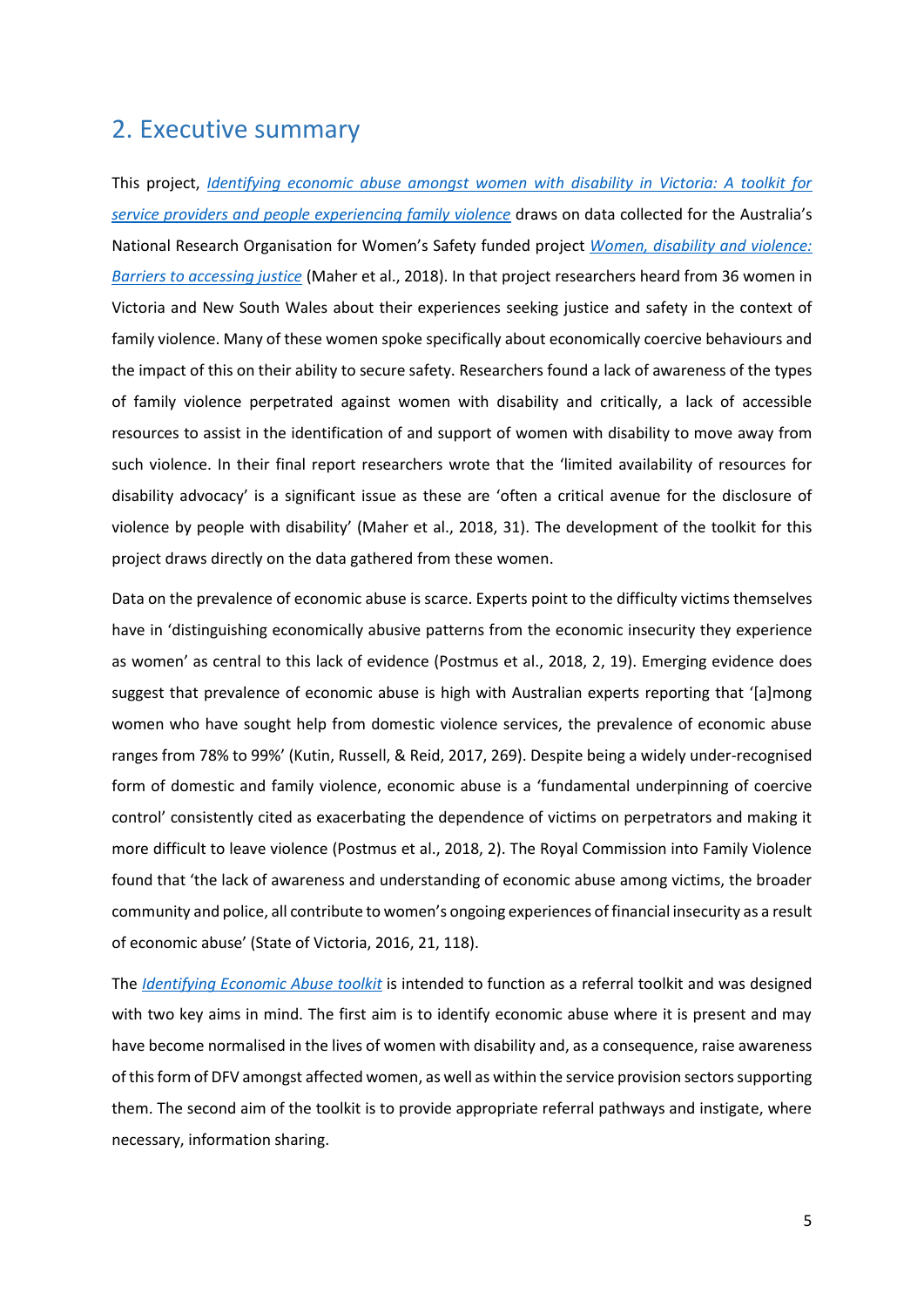Focus testing workshops for the toolkit were held with people with disability, experts and key stakeholders in late 2018. Additional feedback on both the toolkit and the referral resource was sought from experts and stakeholders following the workshops. The toolkit is intended for use by women with disability, specialist and mainstream support workers such as those in the health sector, as well as friends and support people. In order to reach the intended cohorts the toolkit has been developed in Plain English, Auslan and Easy English. A consultation was held with women with disability to test, refine and ensure the validity of the Plain English and image based Easy English translations of the toolkit in early 2019.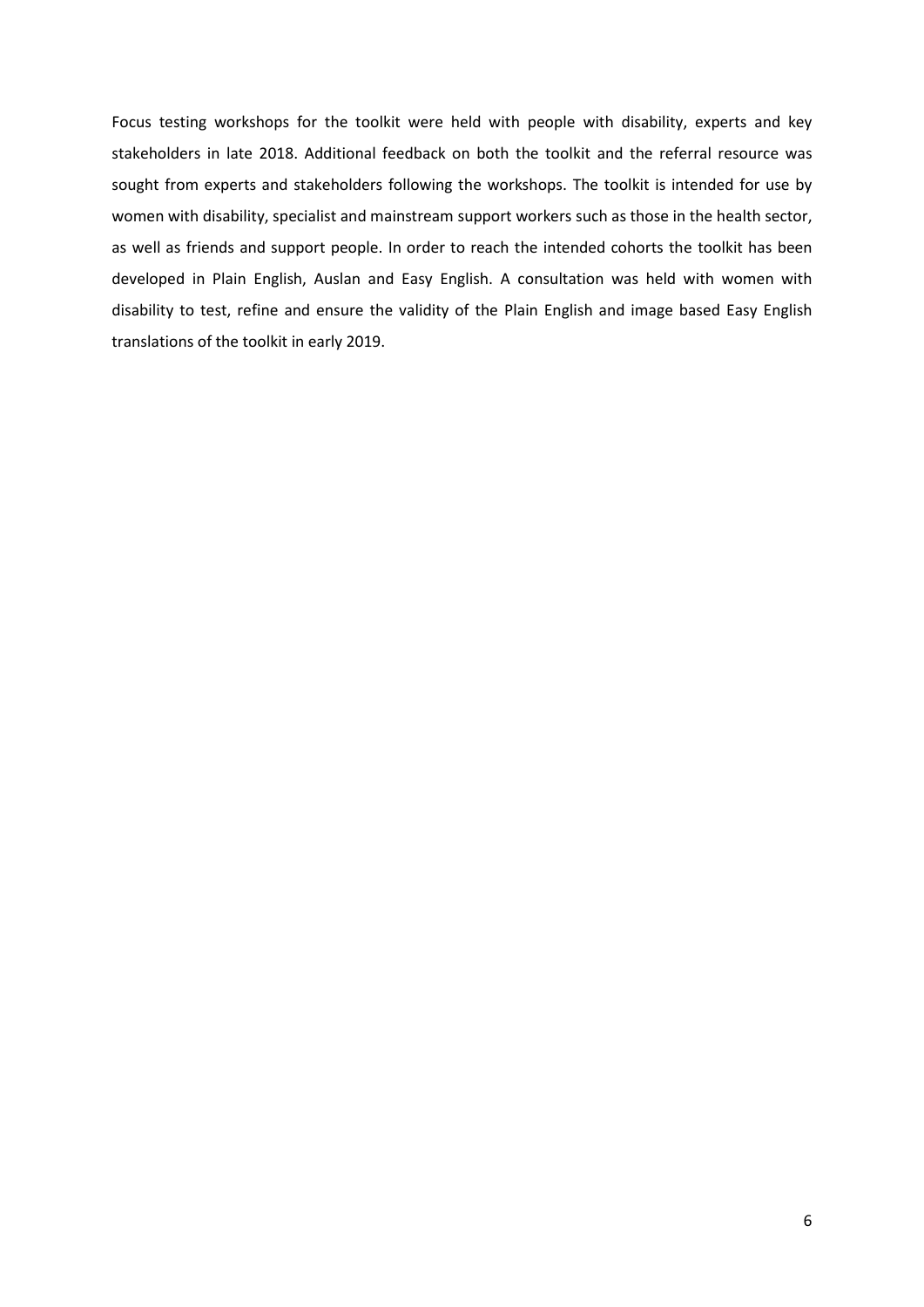## <span id="page-7-0"></span>3. Introduction

*In every treatment recovery plan there should be a tool on domestic violence that has to be asked...I think that'd be brilliant and I think it should be made mandatory. That's the first thing I thought of, looking through the tool I went wow. If I had sat down and done this I would have had takeaway paper to take with me and validate my experience as well. That would have been really good...one thing I'm looking at is trying to work out the next step for the financial abuse to stop basically….what I need now is...a support worker who will actually - whether it be temporarily case manage me to become financially independent...you need skills from services that specialise in that area so you can be seen through that lens rather than just a mental health or mental disability lens and I think it's a big difference.*

**Catherine** - participant in Women, Disability and Violence (Maher et al., 2018)

This project, *[Identifying economic abuse amongst women with disability in Victoria: A toolkit for](https://arts.monash.edu/gender-and-family-violence/research-projects/identifying-economic-abuse-amongst-women-with-disability-in-victoria)  [service providers and people experiencing family violence](https://arts.monash.edu/gender-and-family-violence/research-projects/identifying-economic-abuse-amongst-women-with-disability-in-victoria)* ('the toolkit'), was funded by the [Victorian](https://www.vwt.org.au/grant/identifying-economic-abuse-amongst-women-with-disability-in-victoria-a-toolkit-for-service-providers-and-victim-survivors/)  [Women's Benevolent Trust](https://www.vwt.org.au/grant/identifying-economic-abuse-amongst-women-with-disability-in-victoria-a-toolkit-for-service-providers-and-victim-survivors/) (VWT) and was conducted and developed by researchers in the [Monash](https://arts.monash.edu/gender-and-family-violence/home)  [Gender and Family Violence Prevention Centre](https://arts.monash.edu/gender-and-family-violence/home) (MGFVPC). The MGFVPC works toward the prevention of all types of family violence and aims to end family violence by building an evidence base to support those exposed to its harms and by challenging the attitudes and structures that underpin its perpetration. Following Victoria's 2016 [Royal Commission into Family Violence](http://www.rcfv.com.au/Report-Recommendations) (RCFV) there has been both increased awareness of the prevalence of domestic and family violence (DFV) and increased understanding of the diverse groups at risk and in need of services and targeted resources.

The need for an instrument designed to support the identification of economic abuse amongst women with disability came about in the course of an earlier piece of research conducted by the MGFVPC, the Australia's National Research Organisation for Women's Safety (ANROWS) funded project *[Women,](https://www.anrows.org.au/project/women-disability-and-violence-creating-access-to-justice/)  [disability and violence: Barriers to accessing justice](https://www.anrows.org.au/project/women-disability-and-violence-creating-access-to-justice/)* (Maher et al., 2018). In that project, Centre researchers spoke with 36 women with disability from urban and regional locations in Victoria and New South Wales and heard about their experiences of seeking justice and safety in the context of violence. The women described numerous forms of family violence, some explicitly referencing their experience of economically coercive behaviours and the impact of this on their ability to secure safety. The development of the toolkit for this project draws directly on the data gathered from these women. The stories used to develop the toolkit can be read in Appendix 1, built from the Pen Portraits of women who participated. The intended aim of the toolkit is to increase awareness of this often hidden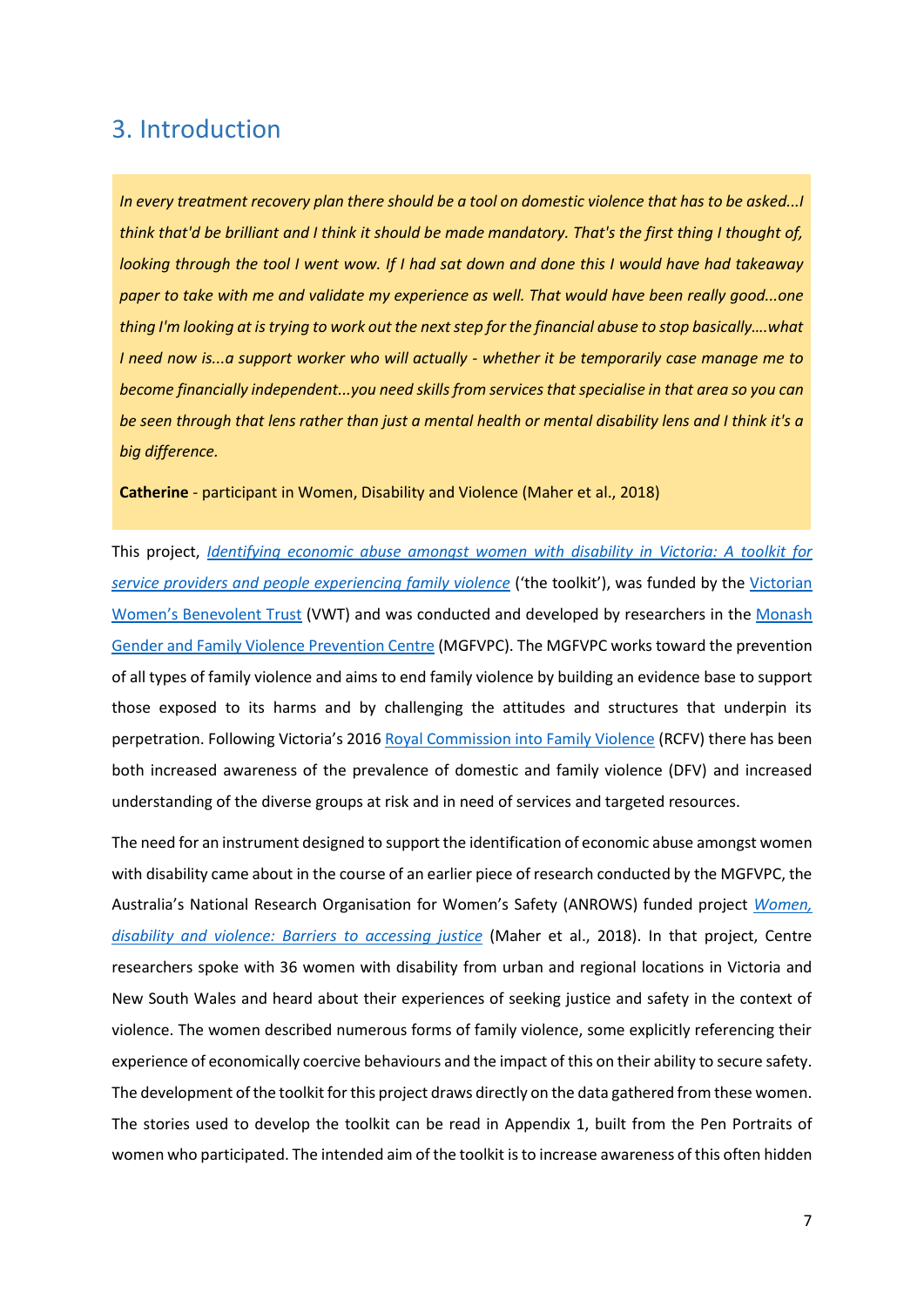form of family violence and assist women with disability to seek targeted support through appropriate referral pathways.

A key finding of *[Women, disability and violence](https://www.anrows.org.au/publication/women-disability-and-violence-barriers-to-accessing-justice-final-report/)* was the issue of siloed knowledges across the specialist disability and family violence sectors. As part of the ANROWS project, Knowledge Translation and [Exchange workshops](https://arts.monash.edu/gender-and-family-violence/research-projects/completed-projects/women,-disability-and-violence/women,-disability-and-violence-knowledge-translation-and-exchange-workshop) were conducted with women with disability and sector service providers with the goal of ameliorating silos through the sharing of best practice approaches based on women with disability's own knowledge of their needs. Research from both data collection and workshop phases of this project found a lack of awareness of the types of family violence perpetrated against women with disability and critically, a lack of accessible resources to assist in the identification of and support of women with disability to move away from such violence. As the authors of the report point out, the 'limited availability of resources for disability advocacy' is a significant issue as these are 'often a critical avenue for the disclosure of violence by people with disability' (Maher et al., 2018, 31; Victorian Government Department of Human Services, 2012, 35-36). Similar research has highlighted the importance of qualitative methods in increasing understanding and awareness of violence against women with disability (Vaughan, Devine, Diemer, & Jansen, 2018, 12). Such methods allow researchers to explore 'disability-specific forms of violence' which, in turn, can 'contribute to the development of new or enhanced tools to measure the prevalence of the different forms of violence that women with disabilities ... face' (Vaughan et al., 2018, 12).

Over the last seven years, a large amount of research focused on women with disability in the Australian context has been conducted and a clearer picture of disability-specific forms of DFV and its prevalence is now emerging (Maher et al., 2018). In order to secure 'access to justice and freedom from violence' for women with disability 'it is clear that we need to act on what is known' to create the conditions in which women with disability 'have access to specialised violence services' and those services have the resources to 'facilitate access to specialised' care and support (Maher et al., 2018, 10-11).

This project, and the development of an accessible toolkit designed to identify the specific forms of economic abuse faced by women with disability, is intended to contribute toward the dual goals of increasing awareness of disability-specific forms of violence and facilitating access to specialised support. The toolkit is a set of questions developed in Auslan, Plain English and Easy English using images designed to help women talk about economic abuse they may be experiencing, either on their own or with their support worker. It is hoped that tailored resources such as this toolkit will assist women and support workers in both specialist and mainstream contexts, to identify harm where it exists and seek appropriate responses to it. More broadly, it is also hoped that the development of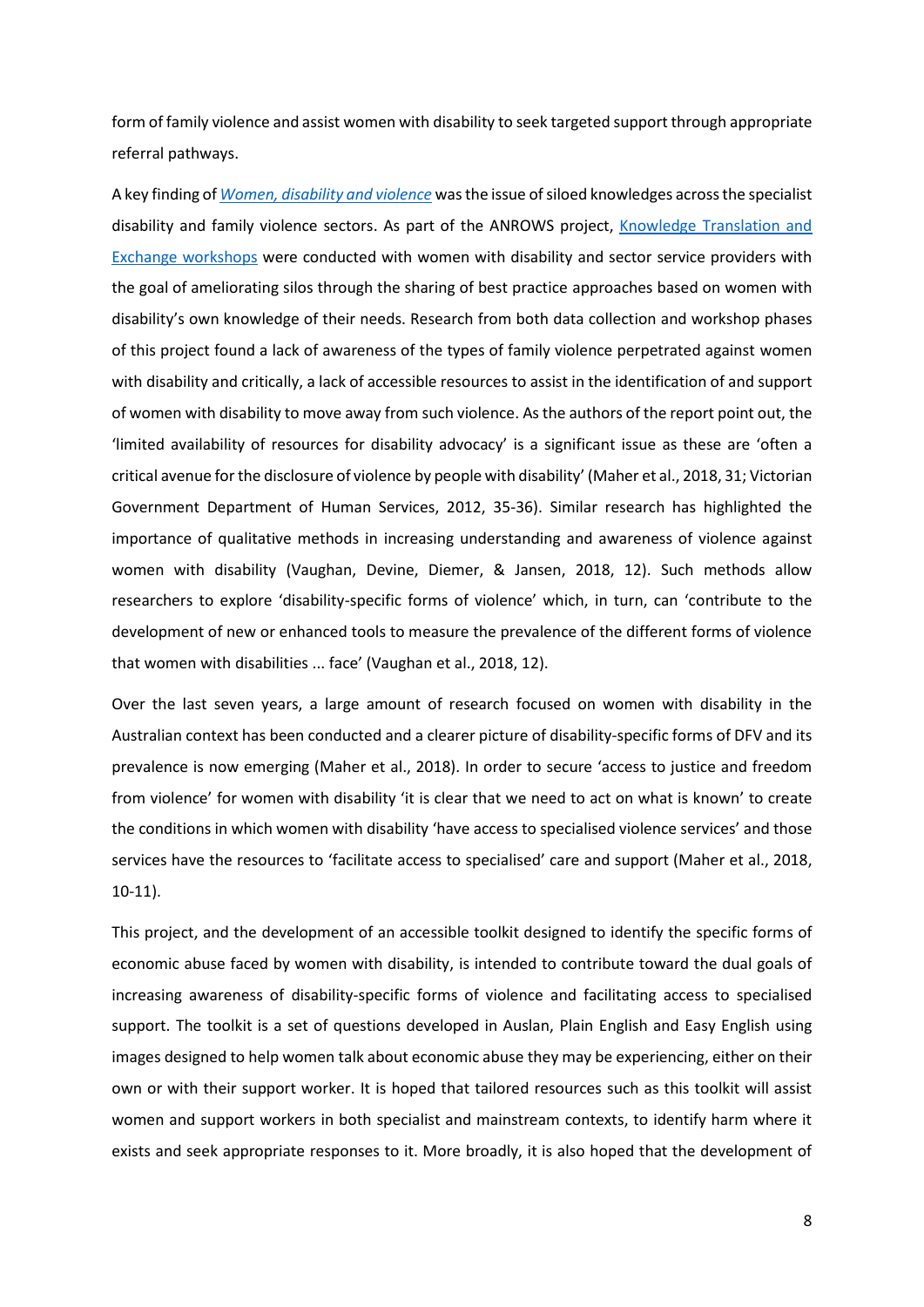such resources works to lessen the impact of siloed knowledges across the family violence, disability and health sectors.

### <span id="page-9-0"></span>3.1. Description and purpose of the toolkit

The *[Identifying Economic Abuse toolkit](https://arts.monash.edu/gender-and-family-violence/research-projects/identifying-economic-abuse-amongst-women-with-disability-in-victoria/identifying-financial-abuse-amongst-women-with-disability)* is not a risk assessment tool. It is intended to function as a referral toolkit and was designed with two key aims in mind. The first aim is to identify economic abuse where it is present and may have become normalised in the lives of women with disability and, as a consequence, raise awareness of this form of DFV amongst affected women, as well as within the service provision sectors supporting them. The second aim of the toolkit is to provide appropriate referral pathways and instigate, where necessary, information sharing.

While not a risk assessment tool per se, the discussion and information sharing prompted through the use of this toolkit may lead to the mobilisation of risk assessment processes. Therefore, it is hoped that the toolkit will contribute to the broader aims of risk assessment, namely, a shared understanding of economically abusive behaviours and risk amongst women with disability and service providers as well as targeted and effective referrals for women (Victorian Government Department of Human Services, 2012, 13; Backhouse and Toivonen, 2018, 8). In their review of the Common Risk Assessment Framework McCulloch et al. stress the importance of 'building shared understandings of family violence' (2016, 15). They contend that a shared 'language of risk can...provide an effective means of communication between service providers and victim/survivors and be affirming and educative for victims of family violence' (2016, 15; Backhouse and Toivonen, 2018, 8-9).

### <span id="page-9-1"></span>3.2. Current landscape

### <span id="page-9-2"></span>3.2.1. Economic and financial abuse

The [National Risk Assessment Principles](https://www.anrows.org.au/research-program/national-risk-assessment-principles/) for domestic and family violence (NRAP) list 'Financial violence' as a type of DFV noting that all forms of DFV 'are characterised by behaviours that are intended to coerce, control and/or create fear within an intimate or familial relationship' (Backhouse and Toivonen, 2018, 7). Economic abuse became officially recognised in Victoria in the *[Family Violence](http://www.legislation.vic.gov.au/Domino/Web_Notes/LDMS/PubStatbook.nsf/f932b66241ecf1b7ca256e92000e23be/083D69EC540CD748CA2574CD0015E27C/$FILE/08-52a.pdf)  [Protection Act 2008](http://www.legislation.vic.gov.au/Domino/Web_Notes/LDMS/PubStatbook.nsf/f932b66241ecf1b7ca256e92000e23be/083D69EC540CD748CA2574CD0015E27C/$FILE/08-52a.pdf)* (Vic) following a review of DFV laws and the growing awareness 'that violence does not need to be physical to keep victims living in fear' (State of Victoria, 2016, 2, 15). The RCFV described economically abusive behaviours as those that 'control a woman's ability to acquire, use, and maintain economic resources' thereby 'threatening her economic security and potential for selfsufficiency', adding that 'economic vulnerability is further compounded by race, disability, age and sexuality' (2016, 21, 93, 99).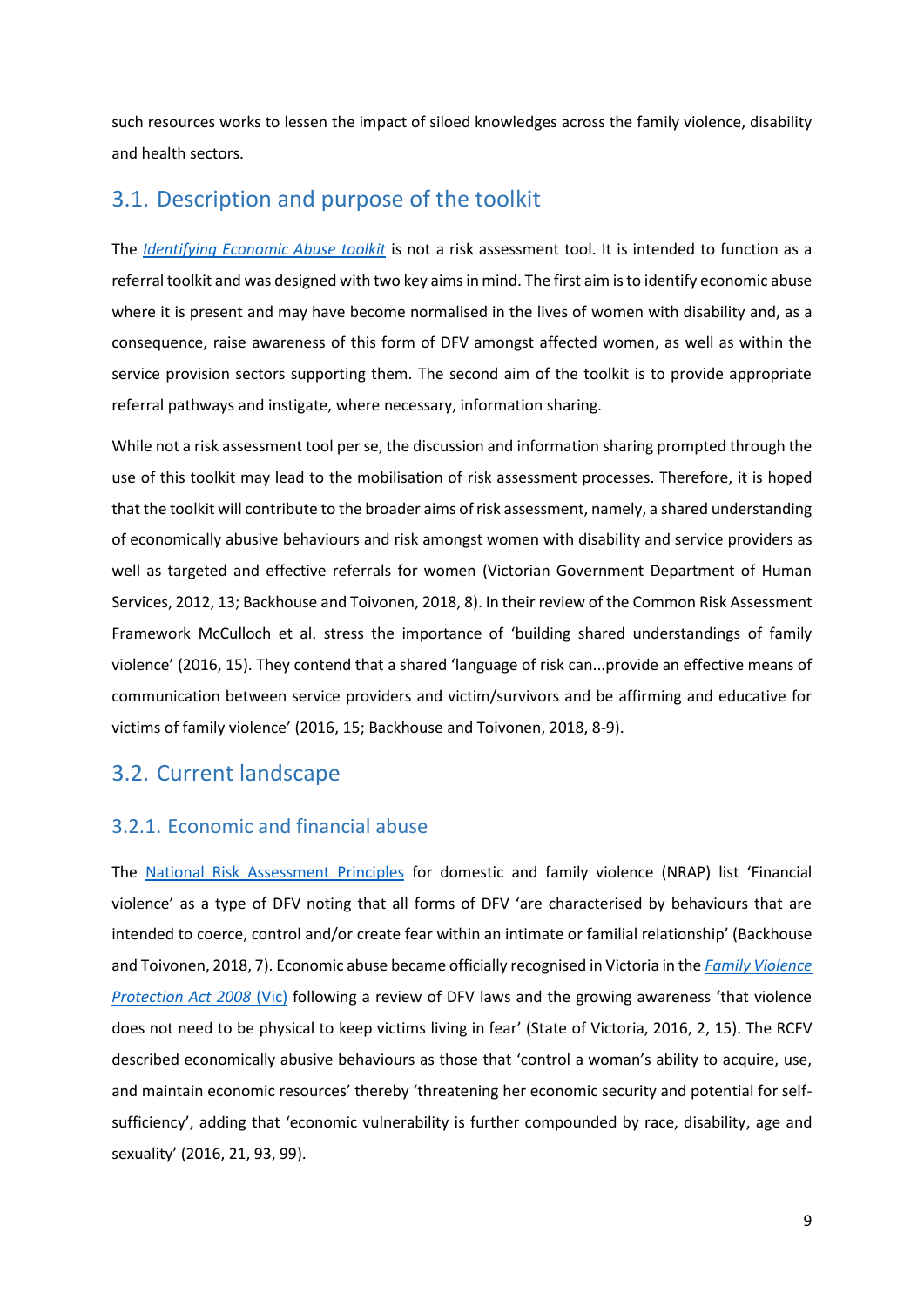Despite development in this area, a recent review of the global literature on economic abuse suggests that perceptions 'of intimate partner violence…as constituting physical violence can still dominate, particularly in research and media reports', and that as a consequence economic abuse remains a 'frequently hidden or "invisible" form of abuse' (Postmus et al., 2018, 1). Postmus et al. found a lack of definitional consistency and an absence of agreed upon measures for economic abuse and, while identifying a 'growing clarity and consistency' in these areas, they determined that the research is still in its 'infancy' (2018, 1). The authors highlight the lack of data on prevalence and point to the difficulty victims themselves have in 'distinguishing economically abusive patterns from the economic insecurity they experience as women', as central to this lack of evidence (Postmus et al., 2018, 2, 19). Despite being a widely under-recognised form of DFV, economic abuse is a 'fundamental underpinning of coercive control' consistently cited as exacerbating the dependence of victims on perpetrators and making it more difficult to leave violence (Postmus et al., 2018, 2). Emerging evidence does suggest that prevalence of economic abuse is high. In their analysis of economic abuse in Australia, Kutin et al. noted that '[e]conomic abuse is significantly associated with other forms of IPV (physical and psychological)' and that '[a]mong women who have sought help from domestic violence services, the prevalence of economic abuse ranges from 78% to 99%' (2017, 269). Similarly, the RCFV found that '[s]everal studies' confirmed a pattern of the co-occurrence of economic abuse 'in conjunction with psychological, emotional, physical and sexual abuse' noting that '[o]ne s tudy found that 80 per cent of the 134 victims in the research group had experienced economic abuse' (2016, 21, 95).

The first Scale of Economic Abuse (SEA) was developed in 2008 out of Michigan State University in the United States and included 120 items (Adams, Sullivan, Bybee, & Greeson, 2008). The SEA was revised and reduced to 12 questions in 2016 by Postmus, Plummer, & Stylianou (Postmus et al., 2018, 3). At that time, the authors defined the following 'three conceptual categories' of economic abuse: 'economic control, economic exploitation, and employment sabotage', and described tactics/affects such as 'reduced access to savings and assets, deliberately causing housing insecurity by damaging property or not making rent or mortgage repayments, and malicious interference with workforce and educational participation' (Postmus et al., 2018, 3, 2; see also Postmus, Plummer & Stylianou, 2016). In 2018, Postmus et al. note that the three conceptual areas have continued to structure contemporary literature on economic abuse (2018, 17). The term 'financial abuse' is also used to describe these abusive behaviours and is often used 'interchangeably' with economic abuse in current literature (Postmus et al., 2018; Sharp-Jeffs, 2015b). British economic abuse scholar Sharp-Jeffs makes a definitional distinction between financial abuse and economic abuse, suggesting that financial abuse is a part of economic abuse but designates behaviours specifically targeting 'individual money and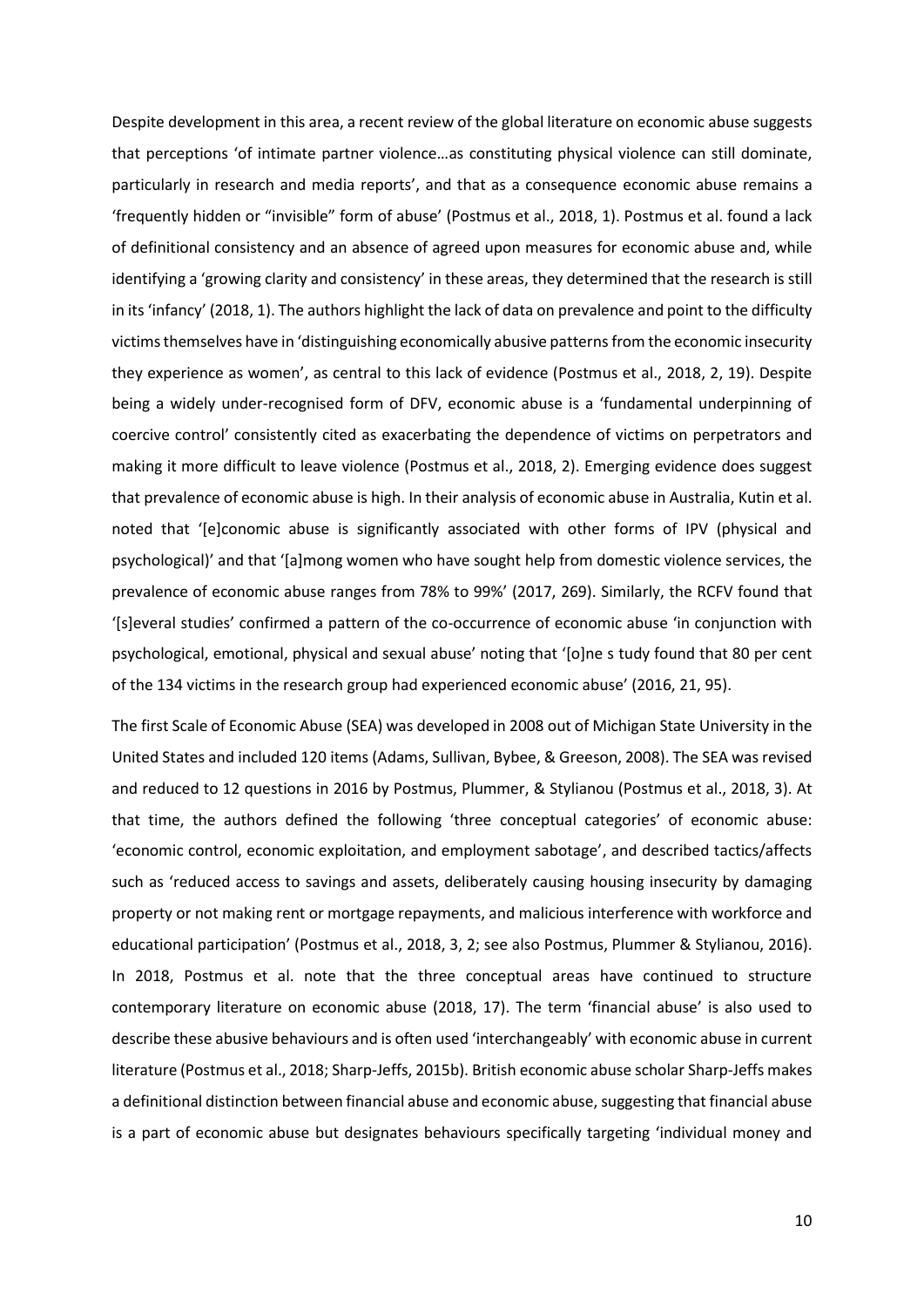finances' rather than 'economic resources', such as 'transportation, a place to live, employment, and education' (Postmus 2018, 2; Sharp-Jeffs 2015a).

### <span id="page-11-0"></span>3.2.2. Domestic and family violence and women with disability

Experiences of DFV amongst women with disability are distinctive and this is equally true in the context of economic abuse (Didi, 2016, 161; Healy, 2013; Maher et al., 2018). Research consistently indicates that when 'gender and disability intersect' experiences of violence tend to intensify in 'frequency, extent and nature' (Dowse et al., 2013, 17). Data indicates that 'more than 70% of women with disabilities have been victims of violent sexual encounters', women with disability 'are 40% more likely to be the victims of domestic violence', and '[w]omen with intellectual disabilities are at a "considerably heightened risk" of experiencing sexual assault compared with other women with disabilities' (Frohmader and Sands, 2014, 1; Didi et al. 2016, 161; State of Victoria, 2016, 31, 173). Women's experiences of violence will likely be exacerbated where additional aspects of diversity such as indigenous, socio-economic or immigration/refugee status, intersect with gender and disability (Maher et al., 2018; Didi et al., 2016, 160; Australian Law Reform Commission, 2010; Dowse et al., 2013). The support context in which care workers 'are in a position to exert control and power' mean that women with disability are exposed to more 'potential perpetrators' and situations of abuse than women without disability (State of Victoria, 2016, 31, 176-77; Didi, 2016, 160; Dowse et al., 2013). Research revealing the proliferation of violence encountered by people with disability within institutions has prompted scholars to describe the situation of women with disability as one of an 'enhanced socio-relational vulnerabilit[y]' (Didi et al., 2016, 161; also see Maher et al., 2018).

The RCFV reported that common forms of economic abuse include the control of 'household finances [and] financial and utility accounts' as well as the incursion of debt in the victim's name through coercion or deception' (State of Victoria, 2016, 21, 93). The Commission also cited perpetrators' 'use of joint assets' as a means 'to continue to exert control over their partner or former partner in the aftermath of violence' (2016, 21, 93). Kutin et al. found the most common forms of economic abuse to be property damage and the destruction or stealing of property and that '[w]omen were ... more likely to experience economic partner abuse if they had a disability' (2017, 271). They also noted, echoing the RCFV, that women may only become aware that they have been subject to economic abuse when they leave the relationship and the 'process of financial settlement' reveals the extent of the abuse that has preceded separation (2017, 271-2). Disability-specific DFV can include tactics such as controlling access to medication (either restricting or overdosing), communication or mobility aides, contraception (restricting or enforcing) and necessary care as well as violating privacy and threatening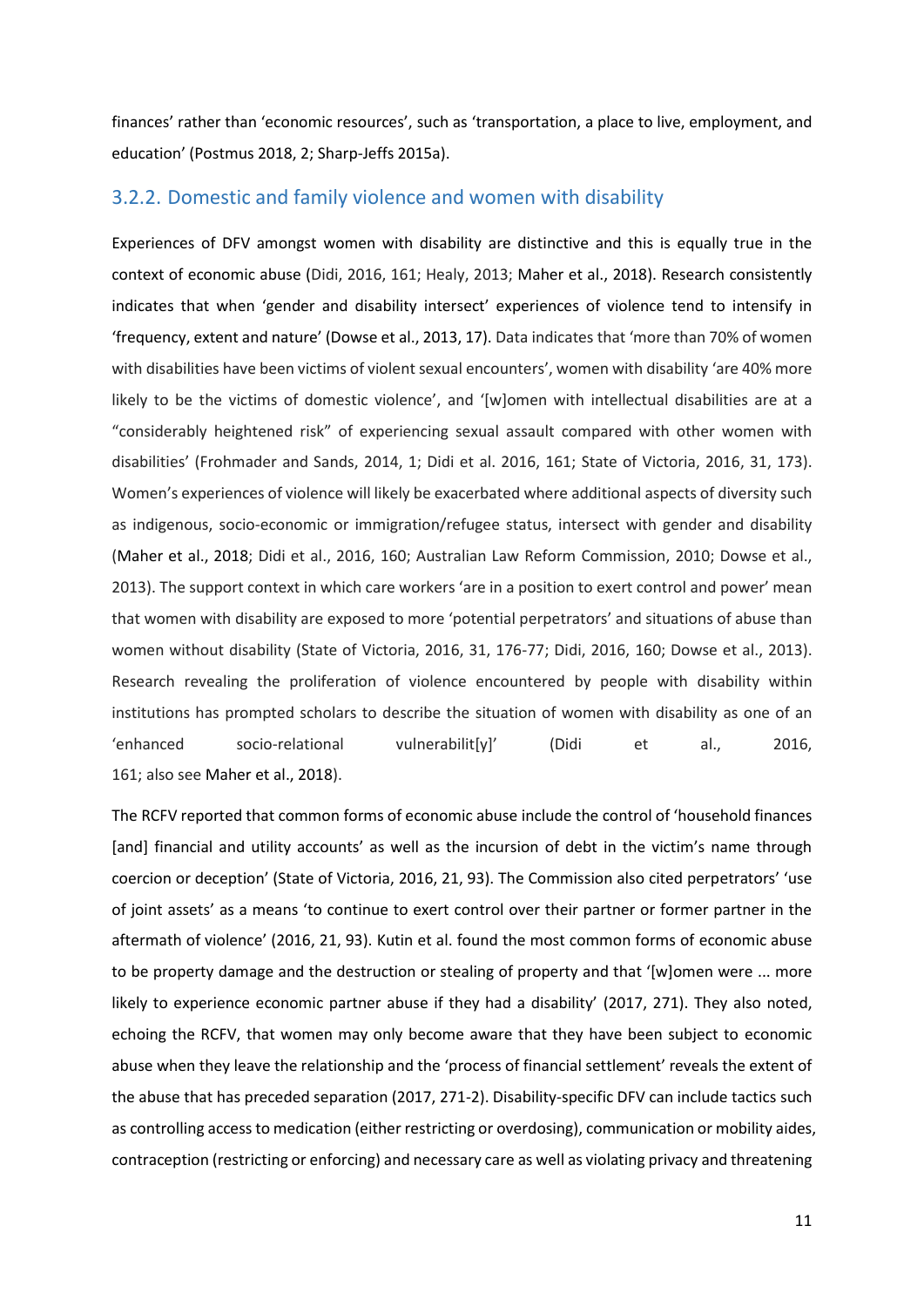to institutionalise the person (Maher et al., 2018; also see Didi et al., 2016, 160; State of Victoria, 2016, 31, 177; Parliament of Australia 2015; Maher et al., 2018, 27). While the above tactics may all have economic inflections, disability-specific situations of economic abuse can also include official relationships including Powers of Attorney and Financial Trustee arrangements which can result in abuses of power (Maher et al., 2018; State of Victoria, 2016, 31, 177).

The data used to develop this toolkit, collected in the remit of the ANROWS-funded project, bears out the research cited above. The women with disability who participated in interviews and focus groups reported a variety of economically abusive behaviours including (Maher et al., 2018; see Pen Portraits Appendix 1):

- being denied access to their own money by intimate partners, and within formal arrangements such as Government Trustees;
- being provided an allowance from their own money;
- having their activities surveyed via intrusions on their personal devices;
- being in situations of financial precarity in relation to wills and property ownership;
- financial dependency due to visa status;
- unequitable spending of shared money such as an intimate partner buying expensive equipment or travelling overseas;
- employment sabotage and alternatively denial of disability in order to force women to work when they cannot or making them pay for tests to prove disability;
- delaying property settlement;
- forcing expensive legal proceedings; and
- intimate partners not contributing to mortgage repayments.

The RCFV found that economic abuse 'is rarely identified as a form of family violence' noting that officialservices and providers 'do not consistently and appropriately recognise, intervene and respond to economic abuse...associated with post family violence' (State of Victoria, 2016, 21, 118). The Commission noted that although it is not widely recognised, economic abuse 'can be used as grounds to apply for an Intervention Order' (State of Victoria, 2016, 2, 27). The Commission concluded 'that the lack of awareness and understanding of economic abuse among victims, the broader community and police, all contribute to women's ongoing experiences of financial insecurity as a result of economic abuse' and further that there is as 'opportunity to develop the capacity of...professionals to identify economic abuse and know what to do in response' (State of Victoria, 2016, 21, 118). Postmus et al. call for interventions tailored to address economic abuse and call specifically for a focus in the practice setting writing (2018, 19):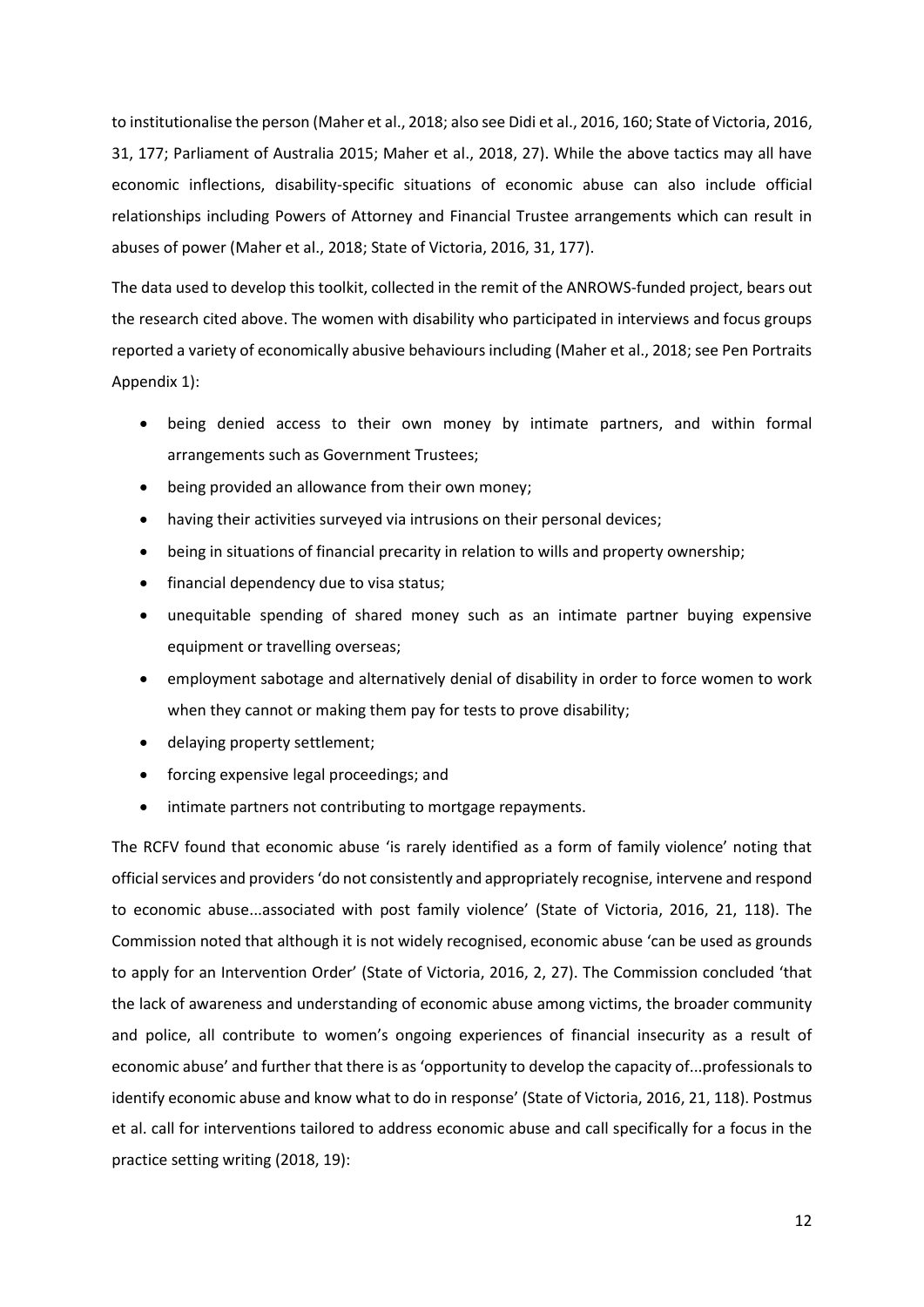*Such focus should include ensuring that practitioners have the relevant knowledge and skills for assessing and responding to economic abuse, developing and testing interventions that address economic or financial abuse, and improving survivors' economic security.*

In her Churchill-funded research on economic abuse and best practice responses, Sharp-Jeffs recommended that '[r]esponses to financial abuse ... be mainstreamed into violence against women and girls' services by making work to address women's financial stability and independence a requirement within commissioning frameworks' (2016, 7). A recent report produced by the Women's Information and Referral Exchange (WIRE) in Victoria titled *When's the Right Time to Talk About Money* (Fernando, 2018, 3) drew on data from hundreds of women who had accessed their service to explore 'when, where and how women victim-survivors of family violence want to receive financial information and support'. The report found that, in general, women experience difficulty locating 'information about financial issues', that disability functions as a barrier to service provision and that '[d]isability services have different aims and objectives and women with disability cannot get support or pathways they need in one place' (Fernando, 2018, 78, 57).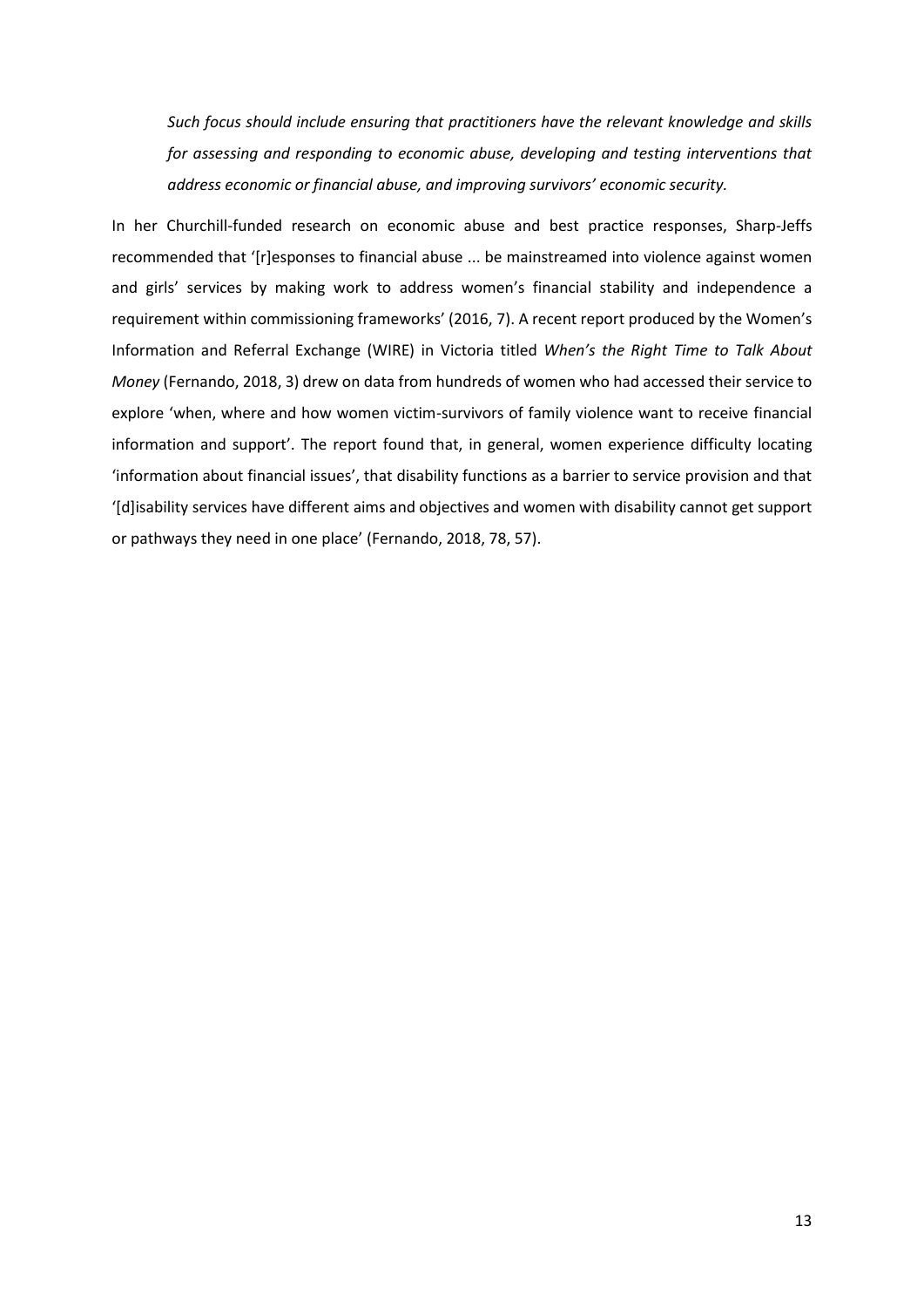# <span id="page-14-0"></span>4. Process and development of toolkit

### <span id="page-14-1"></span>4.1. Initial development, focus groups and consultations

Researchers referred to Postmus, Plummer and Stylianou's Scale of Economic Abuse - 12 (SEA- 12) (2016) when initially developing the *[Identifying Economic Abuse toolkit](https://arts.monash.edu/gender-and-family-violence/research-projects/identifying-economic-abuse-amongst-women-with-disability-in-victoria/identifying-financial-abuse-amongst-women-with-disability)*. Researchers then worked from data collected from women with disability through interviews and focus groups for the ANROWS funded project *[Women, disability and violence: Barriers to accessing justice](https://www.anrows.org.au/project/women-disability-and-violence-creating-access-to-justice/)* (Maher et al., 2018). Interview and focus group transcripts were analysed for content related to economic abuse specifically. Relevant data was collated into the Pen Portraits, which were used to develop questions for the toolkit. This data can be viewed in Appendix One – Pen Portraits. An initial toolkit of 20 questions was developed based on this data.

Two focus testing workshops were scheduled for November 2018. The aim of the workshops was to focus test the toolkit with family violence and disability experts and key stakeholders. Researchers invited experts and key stakeholders to take part. The first focus test had 8 attendees and the second had 10 attendees. A list of participating organisations can be viewed in Appendix Two – Focus Group Organisations.

The focus testing workshops led to a final refinement of the toolkit to ten questions. Expert and stakeholder feedback was also sought after the workshops in the development of the referral toolkit.

### <span id="page-14-2"></span>4.2. Accessible resources

It is hoped that this toolkit will contribute to the project of increasing awareness of economic abuse, an often hidden form of family violence, and assist women with disability to seek targeted support through appropriate referral pathways. The toolkit has been designed for, and is targeted toward, both women with disability and service providers and support people. The toolkit is intended for use by women with disability, specialist and mainstream service providers such as those in the health sector, as well as friends and support people. In order to reach the intended cohorts that toolkit has been developed in Plain English, Auslan and Easy English.

Monash contracted an Easy English translation company, Need to Know Consultancy, to develop the Plain English and Easy English script with images, and The Deaf Society to develop the Auslan video. Monash consulted with women with disability after the competition of the Plain English and Easy English translation in order ensure the accessibility of the translations and validity of the toolkit.

Monash researchers have created a web resource for the toolkit where users can access the toolkit in PDF and accessible word format.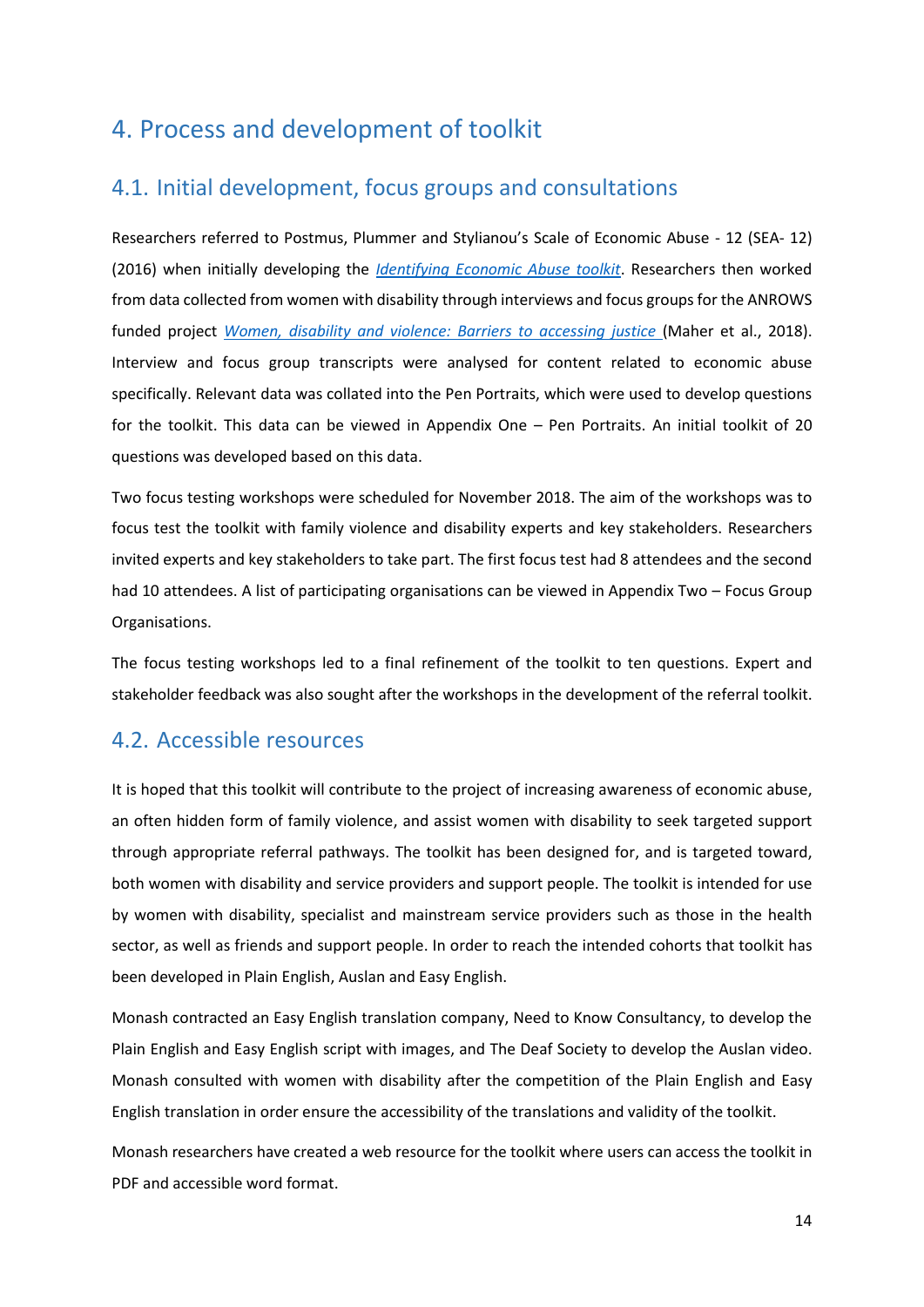The complete referral toolkit is available on the website at: [https://arts.monash.edu/gender-and](https://arts.monash.edu/gender-and-family-violence/research-projects/identifying-economic-abuse-amongst-women-with-disability-in-victoria/identifying-financial-abuse-amongst-women-with-disability)[family-violence/research-projects/identifying-economic-abuse-amongst-women-with-disability-in](https://arts.monash.edu/gender-and-family-violence/research-projects/identifying-economic-abuse-amongst-women-with-disability-in-victoria/identifying-financial-abuse-amongst-women-with-disability)[victoria/identifying-financial-abuse-amongst-women-with-disability.](https://arts.monash.edu/gender-and-family-violence/research-projects/identifying-economic-abuse-amongst-women-with-disability-in-victoria/identifying-financial-abuse-amongst-women-with-disability) The final report and a short video about the project are also available on the website.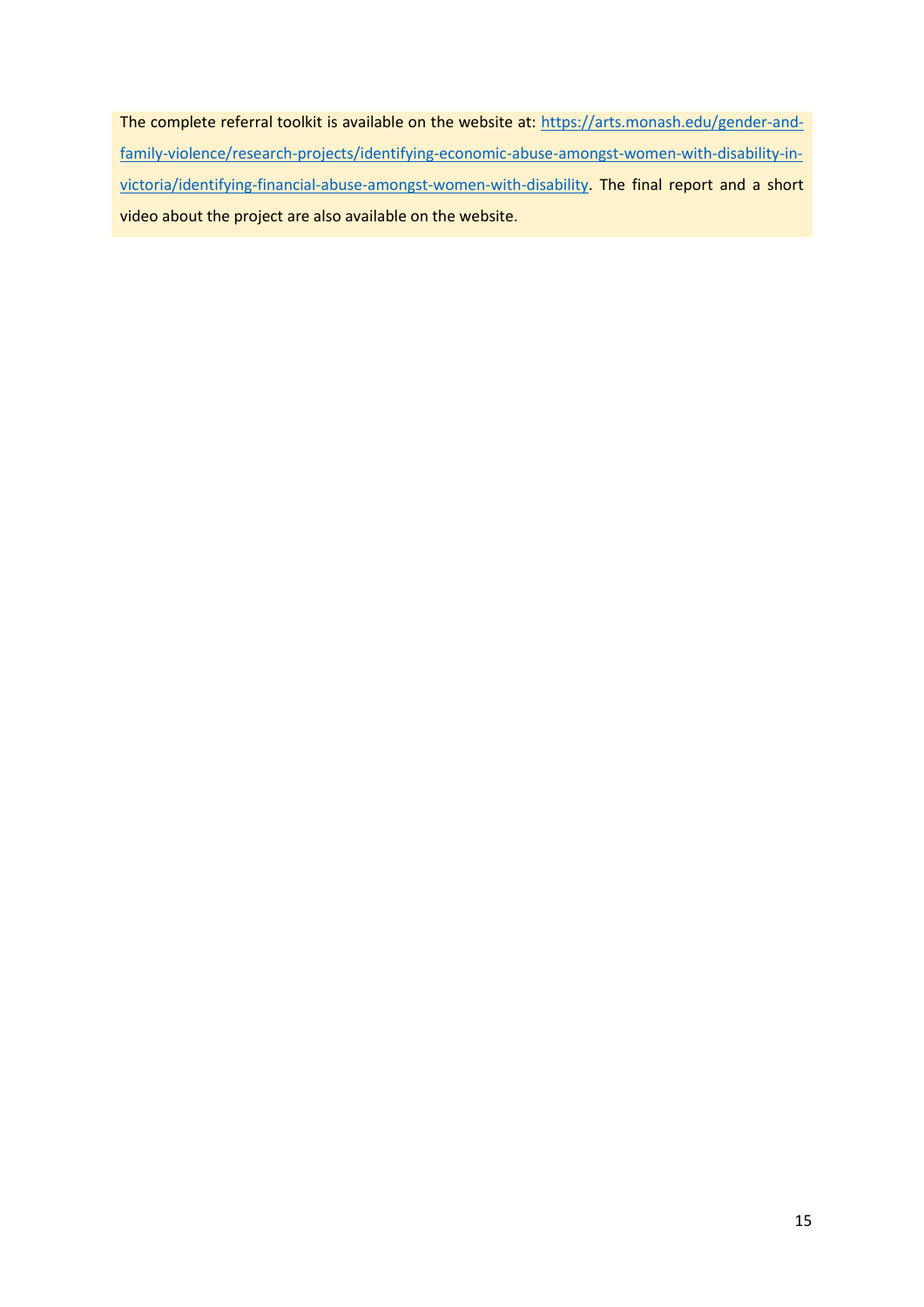## <span id="page-16-0"></span>5. References

#### **Legislation**

#### *[Family Violence Protection Act 2008](http://www.legislation.vic.gov.au/Domino/Web_Notes/LDMS/PubStatbook.nsf/f932b66241ecf1b7ca256e92000e23be/083D69EC540CD748CA2574CD0015E27C/$FILE/08-52a.pdf)* (Vic)

#### **Literature**

- Adams, A. E., Sullivan, C. M., Bybee, D., & Greeson, M. R. (2008). Development of the scale of economic abuse. *Violence Against Women*, 14, 563–588. doi:10.1177/1077801208315529
- Australian Law Reform Commission. (2010). *Family violence: A national legal response* (ALRC 114 Summary). Retrieved from http://www.alrc.gov.au/sites/default/files/pdfs/publications/ Report Summary.pdf
- Australia's National Research Organisation for Women's Safety. (2018). *Women, Disability and Violence: Creating Access to Justice*. Retrieved from [https://www.anrows.org.au/project/women-disability-and-violence-creating-access-to](https://www.anrows.org.au/project/women-disability-and-violence-creating-access-to-justice/)[justice/](https://www.anrows.org.au/project/women-disability-and-violence-creating-access-to-justice/)
- Australia's National Research Organisation for Women's Safety. (2018). Research Report: *Women, Disability and Violence: Creating Access to Justice*. Retrieved from [https://www.anrows.org.au/publication/women-disability-and-violence-barriers-to](https://www.anrows.org.au/publication/women-disability-and-violence-barriers-to-accessing-justice-final-report/)[accessing-justice-final-report/](https://www.anrows.org.au/publication/women-disability-and-violence-barriers-to-accessing-justice-final-report/)
- Australia's National Research Organisation for Women's Safety. (2018). National Risk Assessment Principles for family and domestic violence. Retrieved from <https://www.anrows.org.au/research-program/national-risk-assessment-principles/>
- Backhouse, C., & Toivonen, C. (2018). National Risk Assessment Principles for domestic and family violence: Companion resource. A summary of the evidence-base supporting the development and implementation of the National Risk Assessment Principles for domestic and family violence (ANROWS Insights 09/2018). Sydney, NSW: ANROWS.
- Didi, A., Soldatic, K., Frohmader, C., dowse, L. (2016). Violence against women with disabilities: is Australia meeting its human rights obligations?. *Australian Journal of Human Rights*. 22(1): 159-177.
- Dowse, L., Soldatic, K., Didi, A., Frohmader, C., & van Toorn, G. (2013). *Stop the violence: Addressing violence against women and girls with disabilities in Australia. Background Paper.* Retrieved from http://researchdirect.westernsydney. edu.au/islandora/object/uws:36865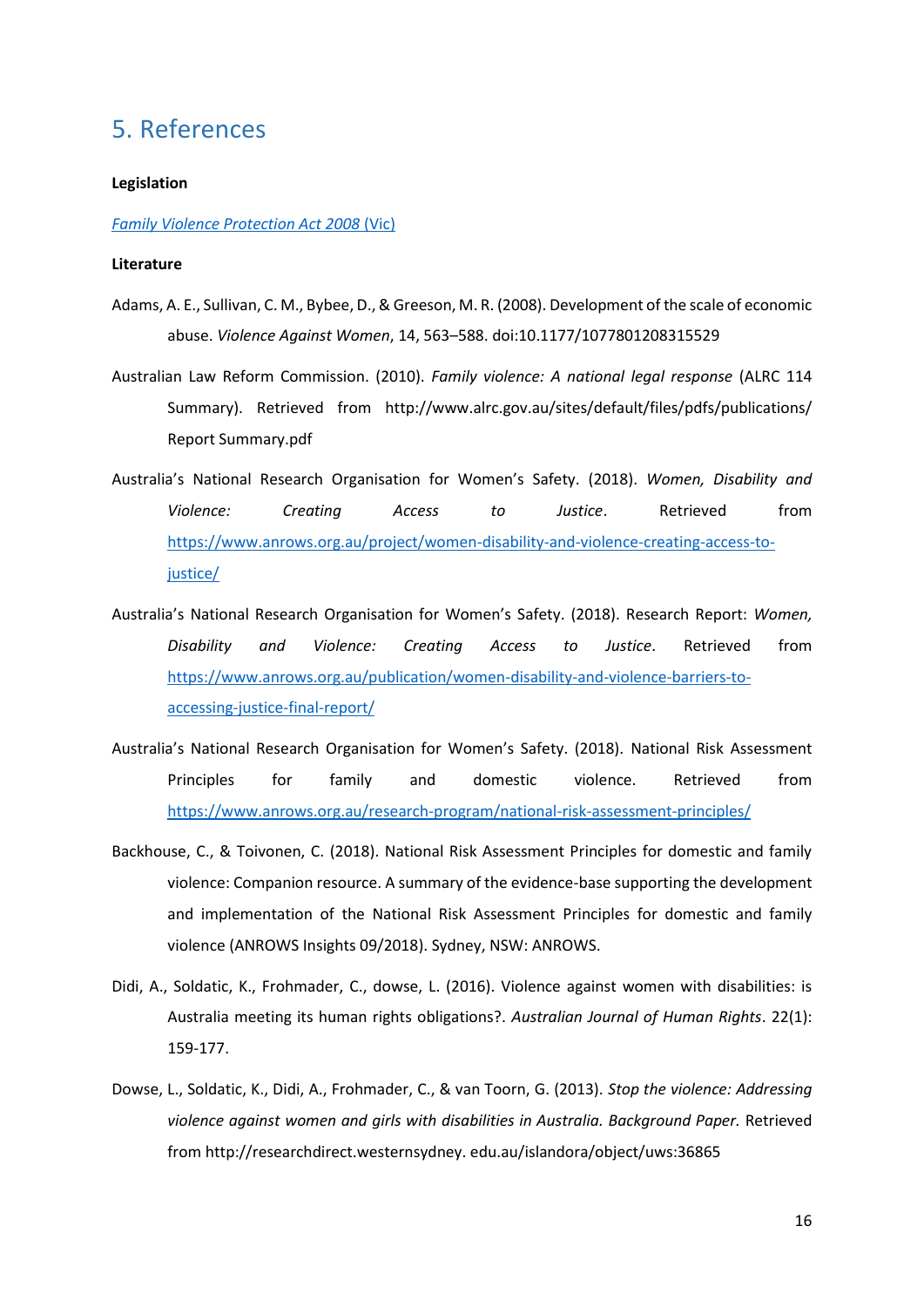- Fernando, N, (2018). When's the right time to talk about money? Financial teachable moments for women affected by family violence. Melbourne: WIRE.
- Fromader, C., and Sands, T. (2014). Fact Sheet: Violence against people with disabilities in institutions and residential settings. WWDA and PWDA [Online].
- Healey, L. (2013). Voices against violence Paper 2: Current issues in understanding and responding to violence against women with disabilities. Melbourne: Women With Disabilities Victoria.
- Humphreys, C., Healey, L., & Diemer, K. (2015). *The role of risk assessment and risk management in the response to family violence (Briefing paper 1)*. In Submissions from Professor Cathy Humphreys and research team: Submission to the Royal Commission into Family Violence Victoria. Melbourne: University of Melbourne.
- Kutin, J., Russell, R., & Reid, M. (2017). Economic abuse between intimate partners in Australia: prevalence, health status, disability and financial stress. Australian and New Zealand Journal of Public Health, 41(3), 269-274. doi: 10.1111/1753-6405.12651
- Maher, J. M., Spivakovsky, C., McCulloch, J., McGowan, J., Beavis, K., Lea, M., Cadwallader, J., & Sands, T. (2018). *Women, disability and violence: Barriers to accessing justice: Final report* (ANROWS Horizons, 02/2018). Sydney: ANROWS.
- McCulloch, J., Maher, J., Fitz-Gibbon, K., Seagrave, M., & Roffee, J. (2016). *Review of the Family Violence Risk Assessment and Risk Management Framework (CRAF)*, School of Social Sciences, Focus Program on Gender and Family Violence: New Frameworks in Prevention. Melbourne: Monash University.
- Monash Gender and Family Violence Prevention Centre. (2018). Identifying economic abuse amongst women with disability in Victoria. Retrieved from [https://arts.monash.edu/gender-and](https://arts.monash.edu/gender-and-family-violence/research-projects/identifying-economic-abuse-amongst-women-with-disability-in-victoria)[family-violence/research-projects/identifying-economic-abuse-amongst-women-with](https://arts.monash.edu/gender-and-family-violence/research-projects/identifying-economic-abuse-amongst-women-with-disability-in-victoria)[disability-in-victoria](https://arts.monash.edu/gender-and-family-violence/research-projects/identifying-economic-abuse-amongst-women-with-disability-in-victoria)
- Monash Gender and Family Violence Prevention Centre. (2019)**.** Identifying economic abuse amongst women with disability in Victoria: A toolkit. Retrieved from [https://arts.monash.edu/gender](https://arts.monash.edu/gender-and-family-violence/research-projects/identifying-economic-abuse-amongst-women-with-disability-in-victoria/identifying-financial-abuse-amongst-women-with-disability)[and-family-violence/research-projects/identifying-economic-abuse-amongst-women-with](https://arts.monash.edu/gender-and-family-violence/research-projects/identifying-economic-abuse-amongst-women-with-disability-in-victoria/identifying-financial-abuse-amongst-women-with-disability)[disability-in-victoria/identifying-financial-abuse-amongst-women-with-disability](https://arts.monash.edu/gender-and-family-violence/research-projects/identifying-economic-abuse-amongst-women-with-disability-in-victoria/identifying-financial-abuse-amongst-women-with-disability)
- Monash Gender and Family Violence Prevention Centre. (2019). Monash Gender and Family Violence Prevention Centre. Retrieved from [https://arts.monash.edu/gender-and-family](https://arts.monash.edu/gender-and-family-violence/home)[violence/home](https://arts.monash.edu/gender-and-family-violence/home)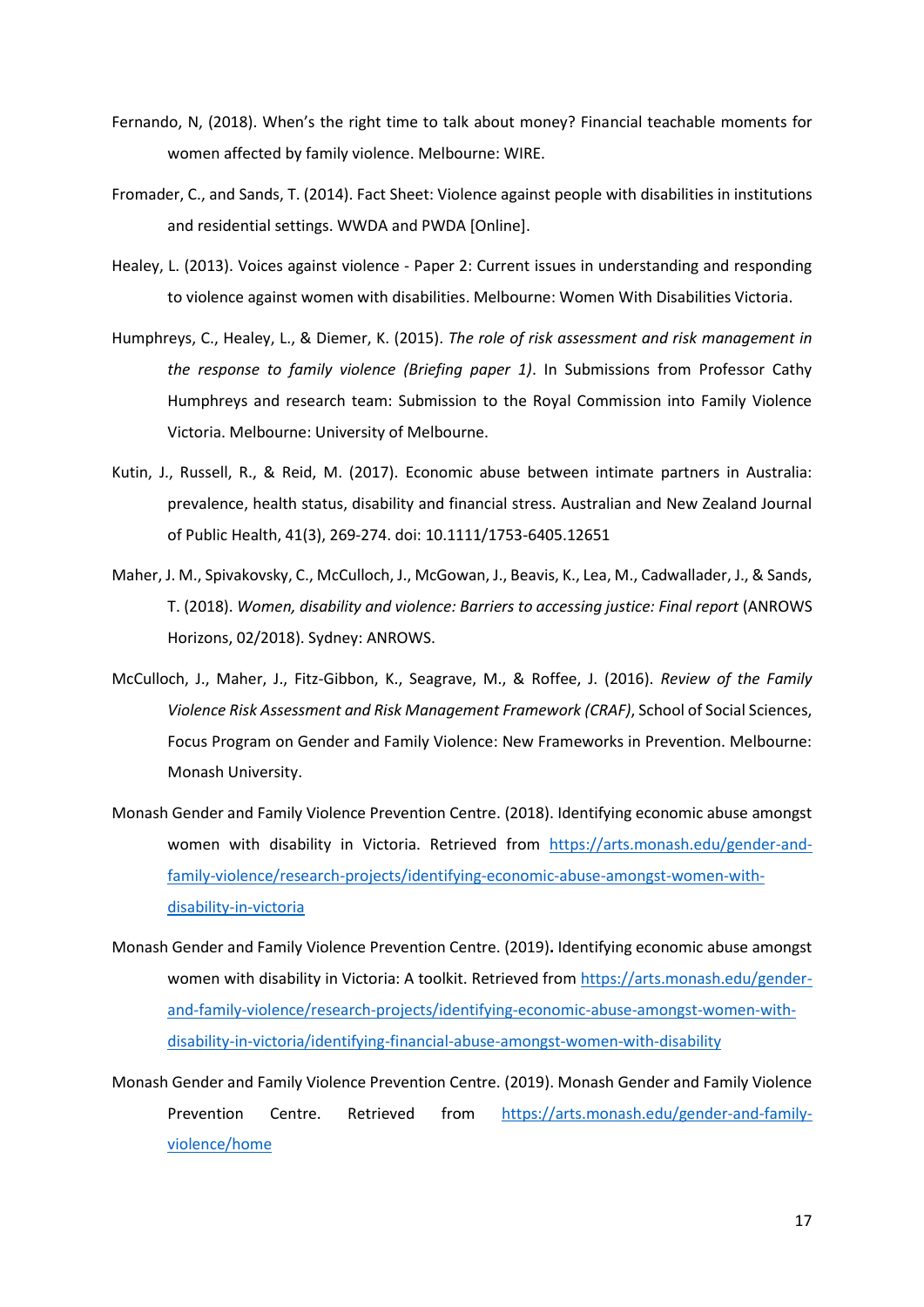- Monash Gender and Family Violence Prevention Centre. (2018). Women, Disability and Violence: Knowledge Translation and Exchange Workshop. Retrieved from [https://arts.monash.edu/gender-and-family-violence/research-projects/completed](https://arts.monash.edu/gender-and-family-violence/research-projects/completed-projects/women,-disability-and-violence/women,-disability-and-violence-knowledge-translation-and-exchange-workshop)[projects/women,-disability-and-violence/women,-disability-and-violence-knowledge](https://arts.monash.edu/gender-and-family-violence/research-projects/completed-projects/women,-disability-and-violence/women,-disability-and-violence-knowledge-translation-and-exchange-workshop)[translation-and-exchange-workshop](https://arts.monash.edu/gender-and-family-violence/research-projects/completed-projects/women,-disability-and-violence/women,-disability-and-violence-knowledge-translation-and-exchange-workshop)
- Parliament of Australia. (2015). *Violence, abuse and neglect against people with disability in institutional and residential settings, including the gender and age related dimensions, and the particular situation of Aboriginal and Torres Strait Islander people with disability, and culturally and linguistically diverse people with disability*. Retrieved 11 April 2017 from: [https://www.aph.gov.au/Parliamentary\\_Business/Committees/Senate/Community\\_Affairs/](https://www.aph.gov.au/Parliamentary_Business/Committees/Senate/Community_Affairs/Violence_abuse_neglect/Report) [Violence\\_abuse\\_neglect/Report](https://www.aph.gov.au/Parliamentary_Business/Committees/Senate/Community_Affairs/Violence_abuse_neglect/Report)
- Postmus, J. L., Plummer, S. B., & Stylianou, A. M. (2016). Measuring economic abuse in the lives of survivors: Revising the Scale of Economic Abuse. *Violence Against Women*, 22, 692–703. doi:10.1177/1077801215610012.
- Postmus, J., Hoge, G., Breckenridge, J., Sharp-Jeffs, N., & Chung, D. (2018). Economic Abuse as an Invisible Form of Domestic Violence: A Multicountry Review. *Trauma, Violence, & Abuse,* Online first, 1-23. doi[:10.1177/1524838018764160](https://doi.org/10.1177/1524838018764160)
- Royal Commission into Family Violence . (2019). Report and Recommendations. Retrieved from <http://www.rcfv.com.au/Report-Recommendations>
- Sharp-Jeffs, N. (2015a). *Money matters: Research into the extent and nature of financial abuse within intimate relationships in the UK*. London, England: The Co-operative Bank/Refuge.
- Sharp-Jeffs, N. (2015b). *A review of research and policy on financial abuse within intimate partner relationships*. London, England: Child and Woman Abuse Studies Unit, London Metropolitan University.
- Sharp-Jeffs, N. (2016). *Supporting Survivors of Financial Abuse: Learning for the UK*. (Winston Churchill Memorial Trust Fellowship Report). Retrieved from [https://www.wcmt.org.uk/sites/default/files/report](https://www.wcmt.org.uk/sites/default/files/report-documents/Sharp%20N%20Report%202016%20Revised.pdf)[documents/Sharp%20N%20Report%202016%20Revised.pdf](https://www.wcmt.org.uk/sites/default/files/report-documents/Sharp%20N%20Report%202016%20Revised.pdf)
- State of Victoria. (2014–16). The nature, dynamics and effects of family violence. *Royal Commission into Family Violence: Summary and recommendations*, Parl Paper No 132. 2: 15-46.
- State of Victoria. (2014–16). Financial Security. *Royal Commission into Family Violence: Summary and recommendations*, Parl Paper No 132. 21: 93-133.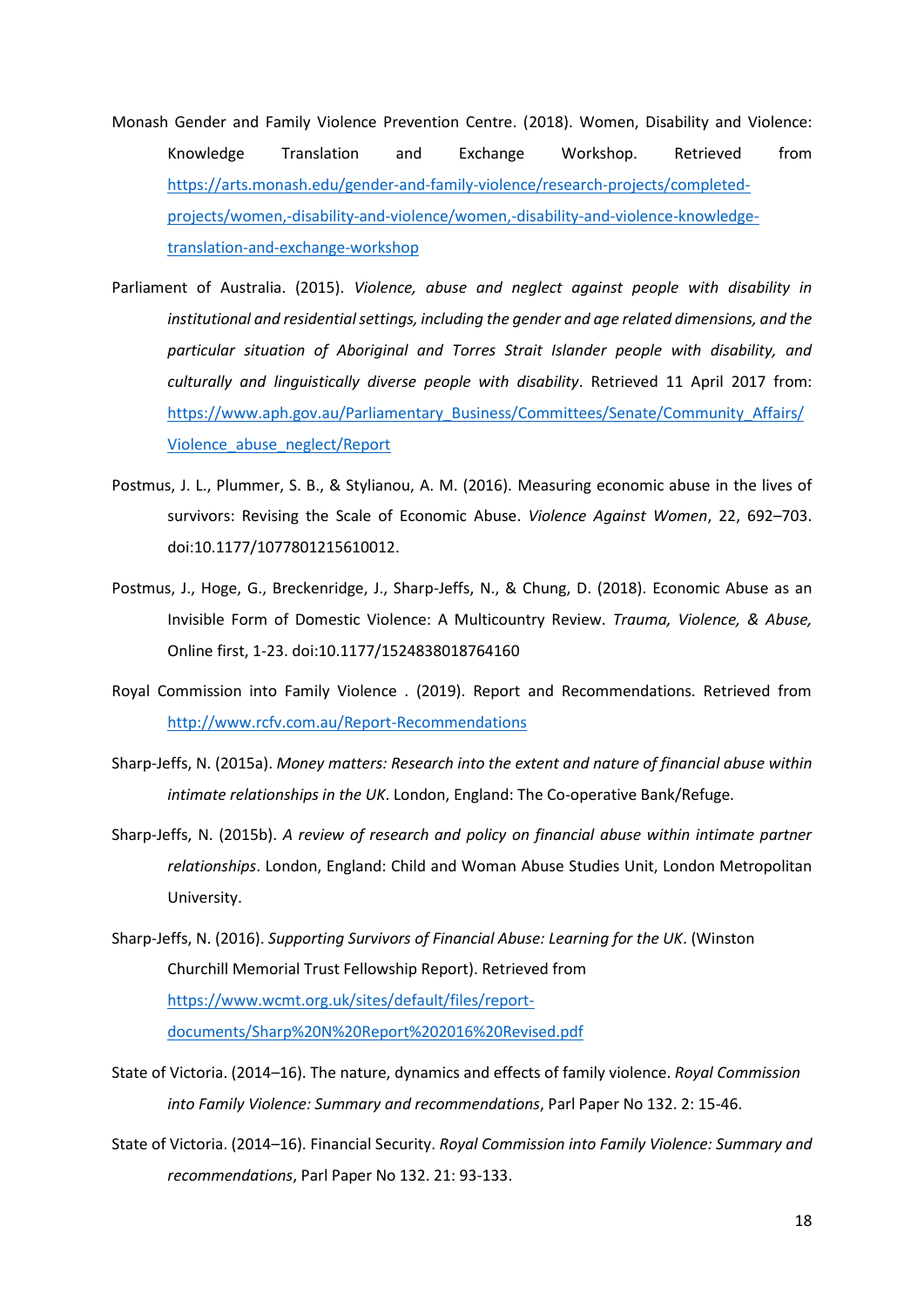- State of Victoria. (2014–16). People with Disabilities. *Royal Commission into Family Violence: Summary and recommendations*, Parl Paper No 132. 31: 167-203.
- Vaughan, C., Devine, A., Diemer, K., & Jansen, H. (2018). *Measuring the prevalence of violence against women with disabilities* (Summary report from a kNOwVAWdata initiative consultation 18th October 2017, Canberra). Retrieved from [https://asiapacific.unfpa.org/sites/default/files/pub](https://asiapacific.unfpa.org/sites/default/files/pub-pdf/kNOwVAWdata%20Disability%20Consultation%20report%20-%2023Feb2018.pdf)[pdf/kNOwVAWdata%20Disability%20Consultation%20report%20-%2023Feb2018.pdf](https://asiapacific.unfpa.org/sites/default/files/pub-pdf/kNOwVAWdata%20Disability%20Consultation%20report%20-%2023Feb2018.pdf)
- Victorian Government Department of Human Services. (2012). *Family Violence Risk Assessment and Risk Management Framework and Practice Guides 1-3*, Edition 2. Melbourne, Australia. Retrieved from [https://providers.dhhs.vic.gov.au/sites/dhhsproviders/files/2017-06/family](https://providers.dhhs.vic.gov.au/sites/dhhsproviders/files/2017-06/family-violence-risk-assessment-risk-management-framework-practice-guides.PDF)[violence-risk-assessment-risk-management-framework-practice-guides.PDF](https://providers.dhhs.vic.gov.au/sites/dhhsproviders/files/2017-06/family-violence-risk-assessment-risk-management-framework-practice-guides.PDF)
- Victorian Women's Benevolent Trust. (2018). Identifying economic abuse amongst women with disability in Victoria. Retrieved from [https://www.vwt.org.au/grant/identifying-economic](https://www.vwt.org.au/grant/identifying-economic-abuse-amongst-women-with-disability-in-victoria-a-toolkit-for-service-providers-and-victim-survivors/)[abuse-amongst-women-with-disability-in-victoria-a-toolkit-for-service-providers-and-victim](https://www.vwt.org.au/grant/identifying-economic-abuse-amongst-women-with-disability-in-victoria-a-toolkit-for-service-providers-and-victim-survivors/)[survivors/](https://www.vwt.org.au/grant/identifying-economic-abuse-amongst-women-with-disability-in-victoria-a-toolkit-for-service-providers-and-victim-survivors/)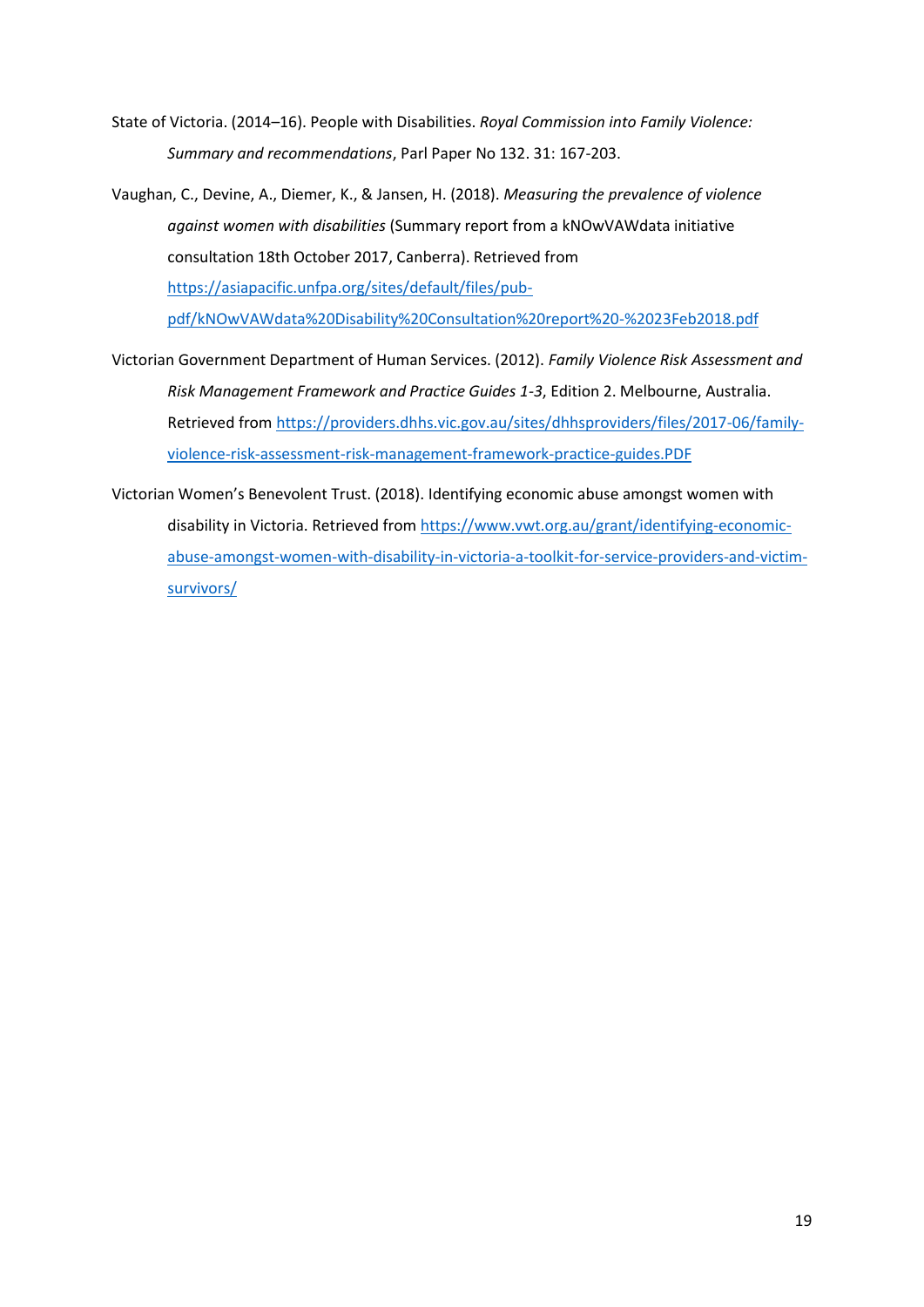# <span id="page-20-0"></span>6. Appendix

### <span id="page-20-1"></span>6.1. Appendix one - Pen portraits

#### **Hannah**

#### 45-50 years old, English speaking background

Hannah was the victim of a home invasion during which she experienced sexual assault. Her property was damaged and she was robbed. Prior to the attack Hannah had been subject to ongoing abuse and harassment from a number of families living in the same suburb. Hannah had recently bought a new car and she believes this visibility may have made her a target. Hannah has some money that is in the control of the Government Trustees. Hannah has a difficult relationship with the Trustees who either deny or make it difficult for her to use the money. Hannah feels as though she has to justify her requests for money and purchases to a degree that is not appropriate. For example, Hannah has to justify her requests for items such as curtains and a pet dog. She has been told by the Trustees to 'save up' for the curtains. Hannah considers the curtains to be a basic need and feels that living without them compromises her security.

*I'd like a dog, not so much as a guard dog or anything, just like a therapy dog...that'd keep me company and will kind of protect me and will let me know that there's someone at the door. Or someone's out in the back yard or something. Because my hearing is getting worse and so that I think would help me enormously. And for company too...But the Trustees won't give me the money to do that, even though I have the money. See, I notice with them – and they don't care about the rape or anything. They couldn't care less. And if they see that you are happy and you are comfortable, they hate that. And I do want the dog, very, very much so. And I've been saying that for years.*

#### **Cherie**

#### 50-55 years old, English speaking background

Cherie and her husband have been married for about two decades. Cherie's husband behaves in a coercively controlling way toward her subjecting her to verbal and financial abuse. Cherie's husband denies her access to money, including her own, and provides her with an allowance, using her ABI as a justification. He does not allow her to have a house key. He surveys her activities and movements by checking her personal devices, for example by reading the diary on her ipad. Cherie feels she is in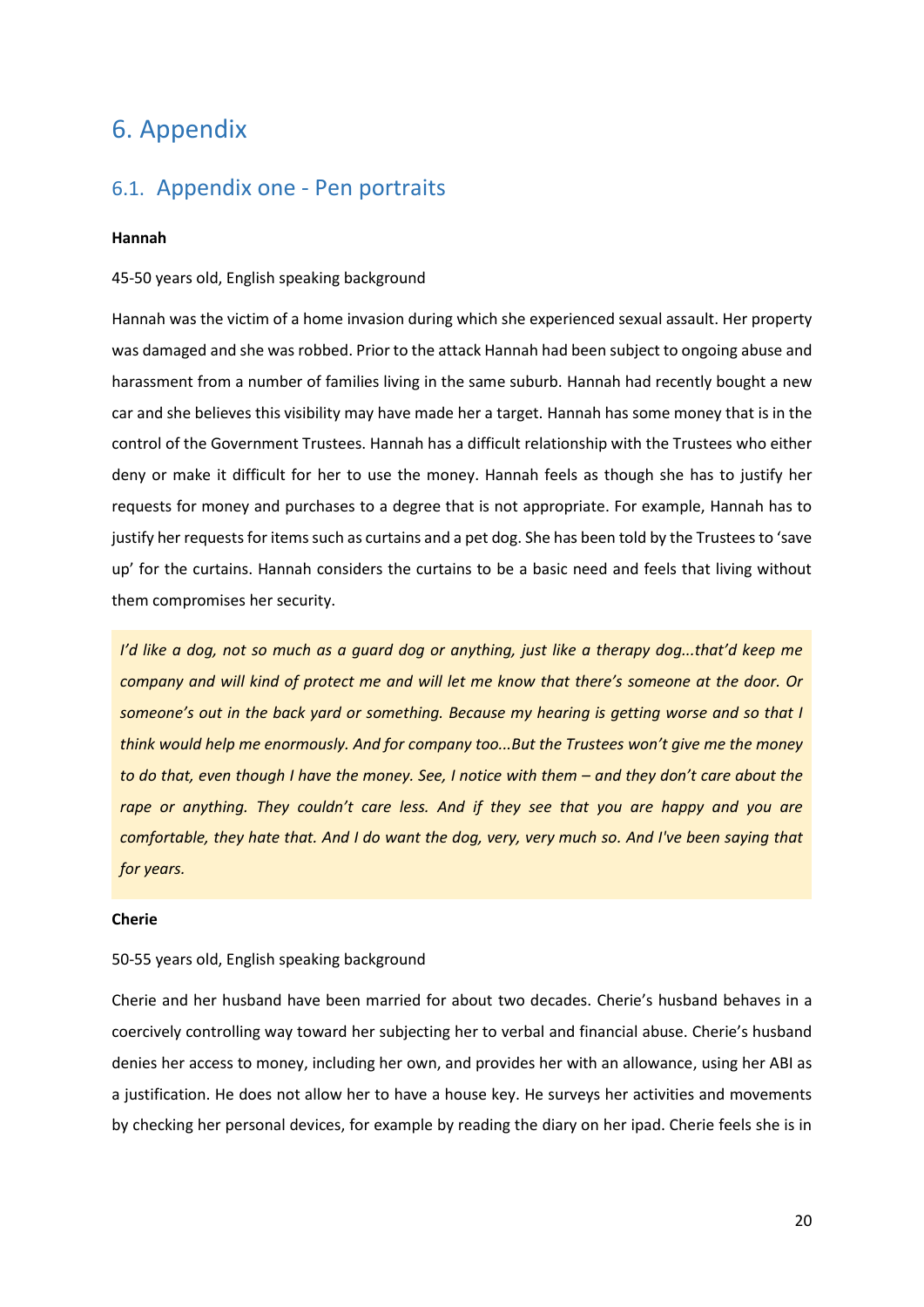a financially precarious situation. When Cherie discusses the idea of her future financial security it is contingent on her husband having passed away.

*For me, what happens is financial, big control of the money. I get an allowance, and I'm the biggest earner. Verbal, name-calling. Not yelling, as such, but a very loud boisterous voice. Control. I don't even have a front door key.* 

#### **Renee**

30-35 years old, from South East Asia, migrant to Australia

Renee is a migrant to Australia and does not have permanent residency status. She has a young daughter. Renee is financially dependent on her mother and has little to no autonomy. Renee feels she no control over her own and her daughter's circumstances.

#### **Nadine**

50-60 years old, English speaking background

Nadine is separated from her husband of about two decades. They have a daughter.

Nadine's husband used controlling behaviours throughout their marriage including sexual coercion. He did not share parenting duties. Nadine was also subject to long term financial abuse. Nadine's husband spent a lot of money on expensive things while restricting Nadine's spending. He knowingly allowed her to use a damaged and dangerous motorized chair for years.

Nadine and her husband are in dispute over their property. He has stopped contributing to the mortgage and Nadine believes he is delaying settlement in order to drive the property price up.

*And my husband, looking back, had always been abusive and controlling. Sort of a power and control, constant. But I had lived with it and coped with it and everything and knew what I had to do.*

#### **Leah**

#### 30-40 years old, English speaking background

Leah experienced domestic violence and abuse from her partner and then husband of two and half years. Leah and her husband had two foster children. The children are no longer in Leah's care. Leah's husband took out five credit cards in her name and accrued \$40,000 of debt. After separation Leah was declared bankrupt. They had been separated for seven years when we spoke with Leah and she was still paying off the debt and having difficulty getting her financial life back on track.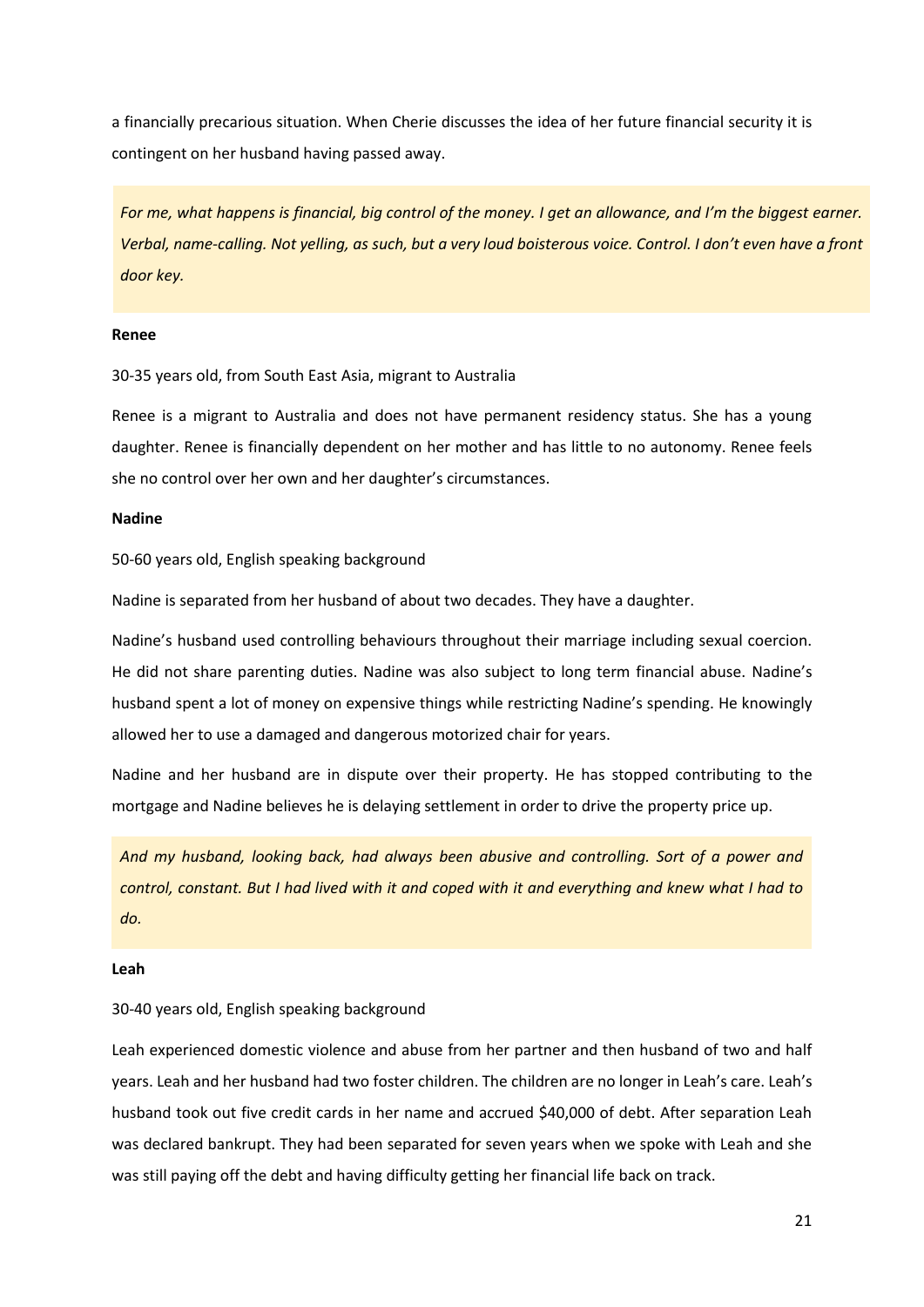Leah: The fact that he took about five credit cards and he took – like, my credit rating's crap. I can't *get any decent loans for a car for instance and just take away independence. That's the worst part really. When they take all that away from you it's just like you feel helpless but hopefully I'm getting a car again and I'll gain all that back again.* 

*Leah: See, this is the thing. I could have gone to the police but knowing that, you're scared because you think if you go the police and speak up, if he knew about it, he would have decked me. He would have hit me or he would have decked me.*

#### **Celia**

#### 45-50 years old, English speaking background

The abuse of Celia by her father began in childhood and has continued into her adult life. Celia's father has perpetrated physical, sexual and financial abuse against her. Celia lives on her own in a property that she rents off her parents. Celia has a mental illness and has accessed support from psychiatric services. Celia's father has told health workers and members of Celia's family that the abuse is all in Celia's head.

#### **Sonia**

#### 40-45 years old, English speaking background

Sonia was married to her ex-husband for over 10 years. They have children. Sonia's ex-husband also has a disability and he was Sonia's carer. Throughout their marriage he physically and sexually abused Sonia. Sonia eventually disclosed the abuse to hospital staff. Child protection was called in and her husband was removed from the home. It was eight weeks before Sonia received a referral for some in-home support services and the referral was only prompted because Sonia told Child Protection that she was going to ask her ex-husband to return home to help her. Once supports were in place Sonia was able to see clearly his behaviour and the patterns of abuse. Sonia could not conceptualise how she could support herself without him before this. She says she was 'made independent by external services.'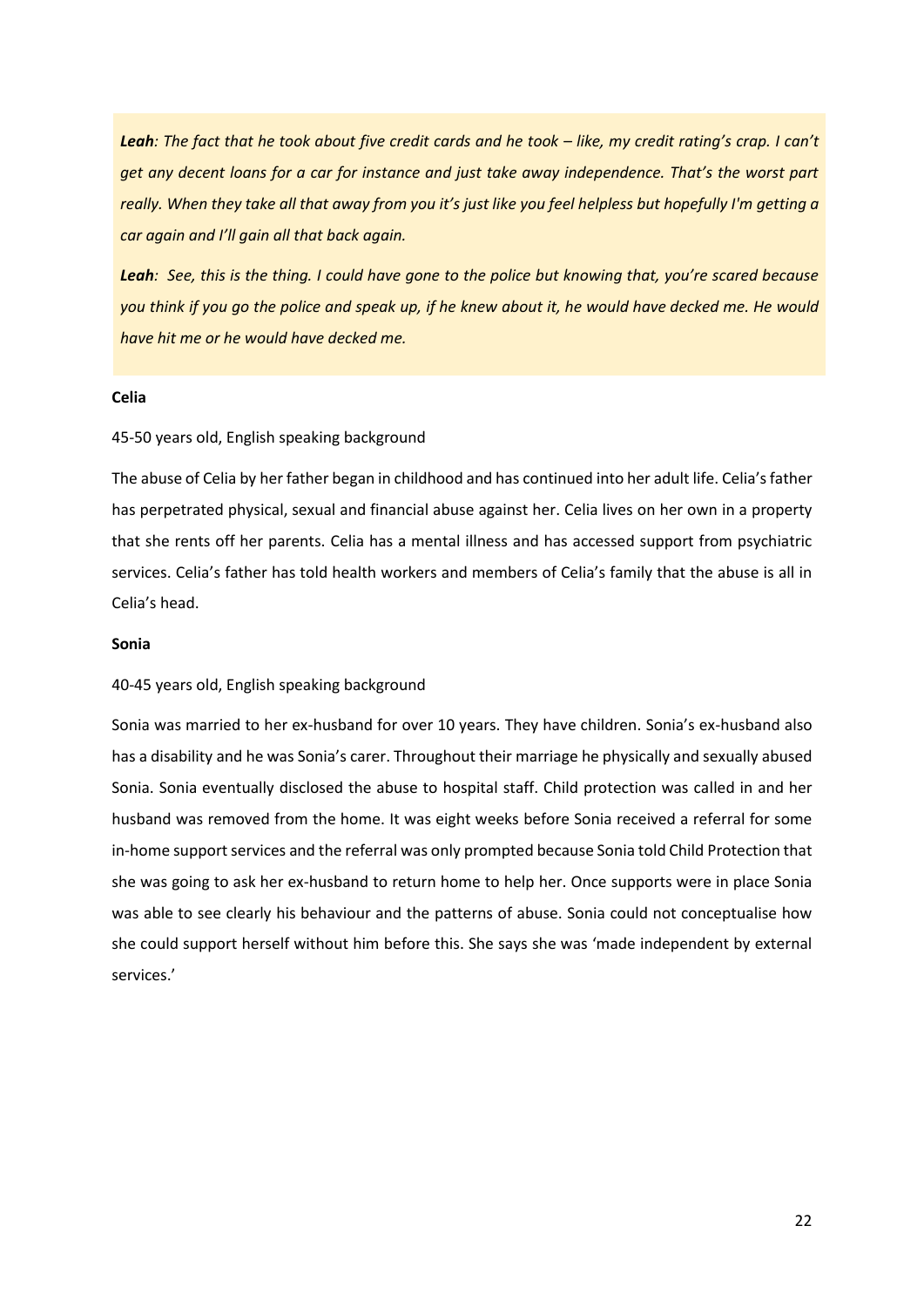*...growing up with a disability, you're always relying on other people just to do stuff for you, other people - you've never really made to feel empowered to be independent and do things for yourself.* 

*When you're told things growing up - that it's going to take somebody really special to marry you and take you on and to care for you - then when that person comes along, you go, I need to hold onto this person because it's going to take somebody special to want to be with me. This somebody special's come along, I'd better not lose them. There's all these little things that you're told all your life that just make you vulnerable; vulnerable to somebody who is going to perpetrate family violence or to be stuck in a relationship that is violent. It just makes us so incredibly vulnerable.* 

#### **Wanda**

30-40 years old, English speaking background

Wanda experienced verbally abusive and obsessive behaviours from a male flatmate she once shared a house with. The flatmate stole and damaged her property. Wanda sought help from a disability advocate and the police regarding the stolen property. She was reluctant to tell her family about the abuse as she was trying to prove to them that she could live independently and that they didn't need to worry about her. This pressure meant that Wanda put up with a bad situation longer than she would have liked.

*It's like when I have told people before about having to live in this place for months and being scared of being there and having to lock my door and message people and stuff like that and making sure that I'm safe and stuff and they're like 'why didn't you just leave?' and my main reason and to some it might sound stupid but it was because I didn't want to break my lease because I'd just moved out of home and I'm like – if I break a lease I don't have a good track record. I've got a disability, it's hard enough for me to be able to get a private rental with having a wheelchair and having a place that's got access and then having the landlord or whoever to sign off on the rental agreement that it's been okay with somebody in a wheelchair living in their property and all the rest of it.*

*… and yes I know if I had have said something to, you know, a family member, they probably would have given me money and all the rest of it. But my whole point of me moving out of home was to prove that I could do it and be independent and all the rest of it.*

#### **Rose**

40-50 years old, European-Australian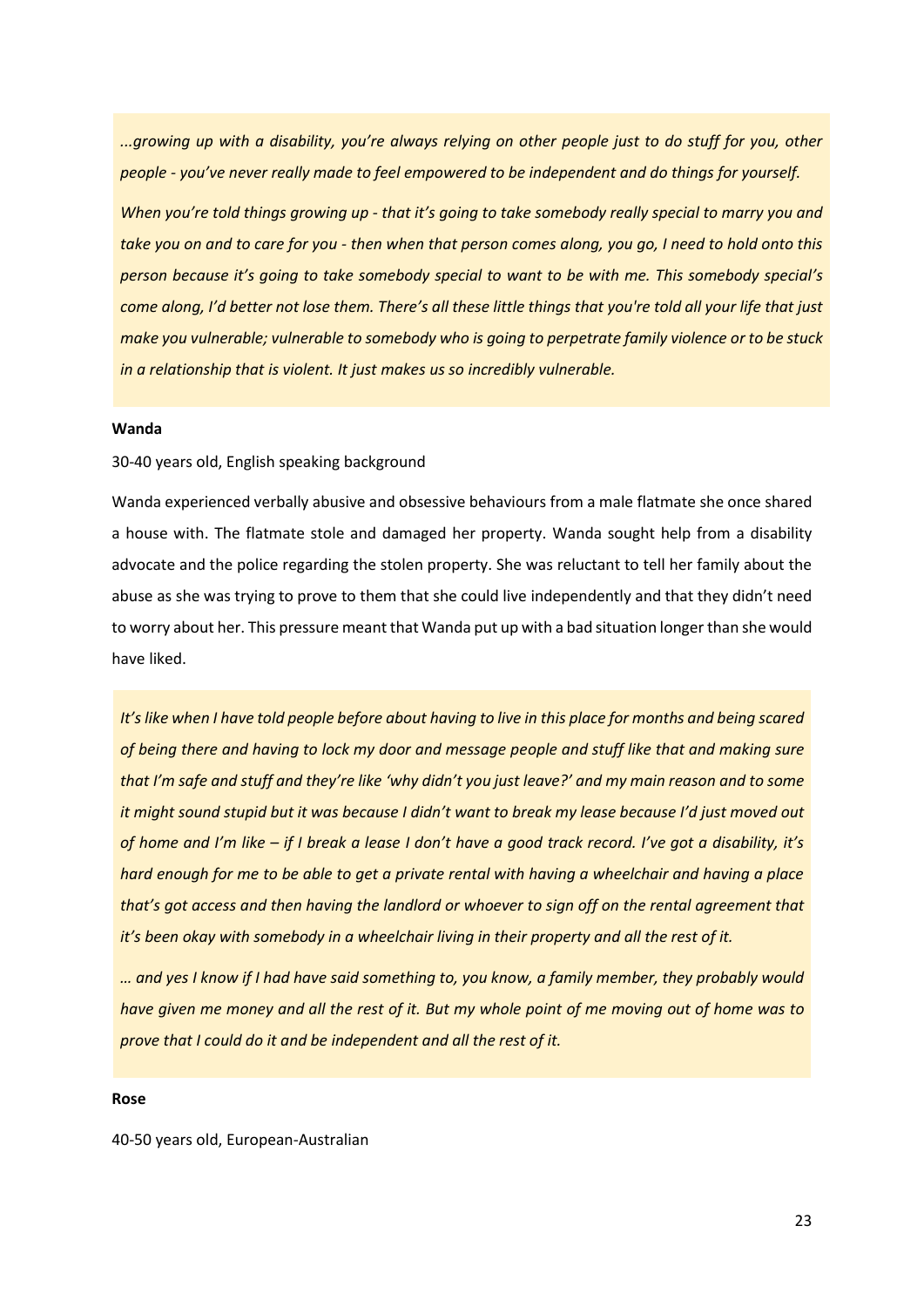Rose has an ABI from a traffic accident and is involved on an ongoing court case in relation to the accident and the damages. Rose has problems with her memory and spoke about ongoing psychological abuse in the form of people lying to her and keeping information from her. Rose feels exclude from the processes of the court case and suspects financial abuse of some sort.

*Isolation. It feels very lonely, like you can't trust anyone and when you do, that often hits you in the face as well; so better not to. Which leaves you in a completely alone place, always and I believe it has a lot to do with my disability. Because of the memory issues involved with it, people just take advantage of that so much.*

#### **Kristina**

#### 40-50 years old, English speaking background

Kristina's father subjected her to severe physical and psychological violence during her childhood. Kristina also experienced sexual abuse from a male relative when she was a child. As an adult Kristina has been subject to sexual abuse from a boarding house proprietor as well as other men. Kristina became pregnant from another man and was coerced into having the baby. She subsequently gave it up for adoption.